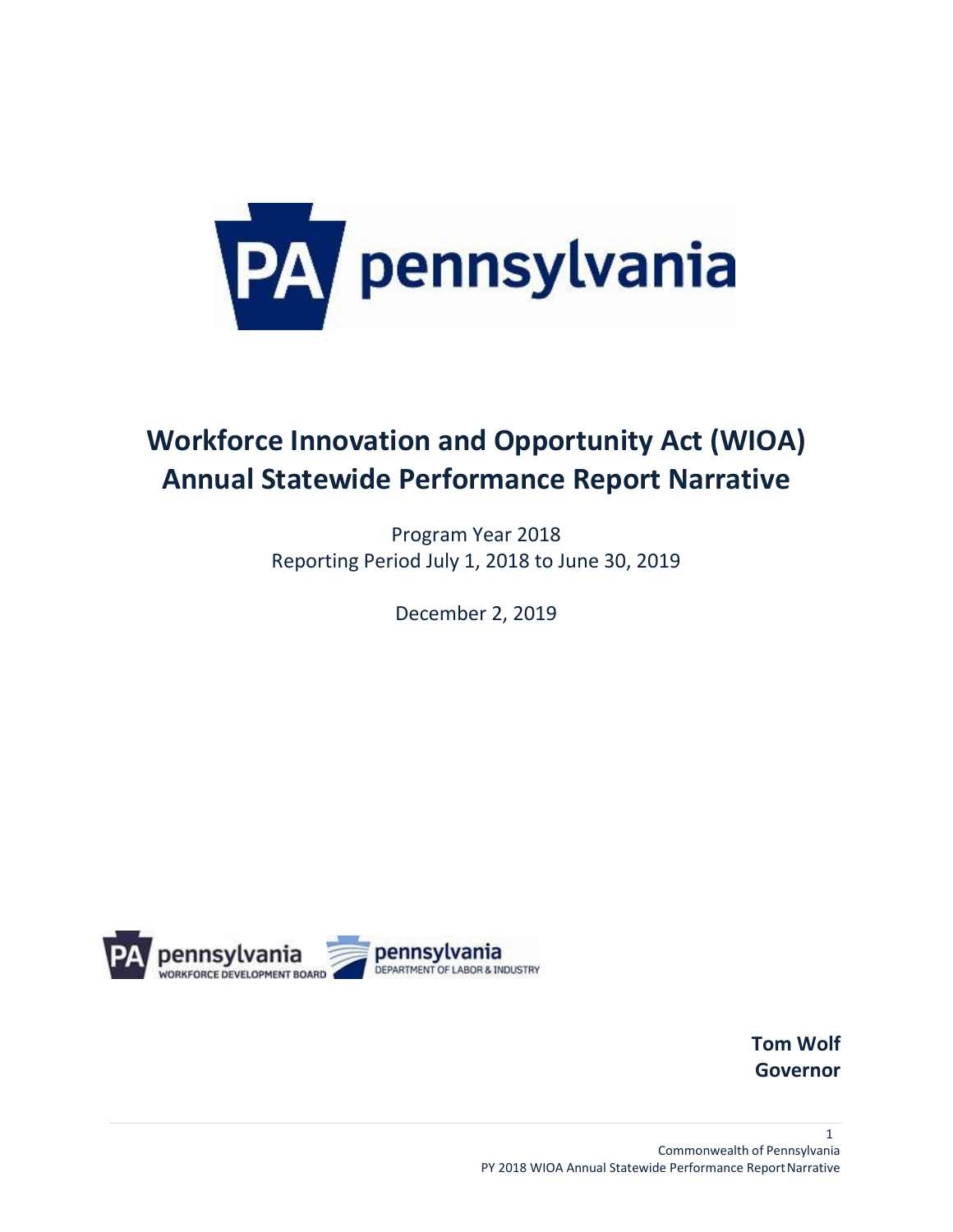# **Contact Information**

#### **James Martini**

Executive Director PA Workforce Development Board 651 Boas Street, Room 514 Harrisburg, PA 1712[1](mailto:%20ajonesmann@pa.gov) [jamartini@pa.gov](mailto:jamartini@pa.gov)

#### **Eileen Cipriani**

Deputy Secretary for Workforce Development PA Department of Labor & Industry 651 Boas Street, Room 1700 Harrisburg, PA 1712[1](mailto:%20ecipriani@pa.gov) [ecipriani@pa.gov](mailto:%20ecipriani@pa.gov)

#### **Dan Kuba**

Director, Bureau of Workforce Development Administration PA Department of Labor & Industry 651 Boas Street, 12<sup>th</sup> Floor Harrisburg, PA 1712[1](mailto:%20dkuba@pa.gov) [dkuba@pa.gov](mailto:%20dkuba@pa.gov)

#### **Ruben Pachay**

Director, Bureau of Workforce Partnership and Operations PA Department of Labor & Industry 651 Boas Street, 12<sup>th</sup> Floor Harrisburg, PA 17121 [rpachay@pa.gov](mailto:rpachay@pa.gov)

#### **Eric Ramsay**

Director, Apprenticeship and Training Office PA Department of Labor & Industry 651 Boas Street, 12<sup>th</sup> Floor Harrisburg, PA 1712[1](mailto:%20eramsay@pa.gov) [eramsay@pa.gov](mailto:%20eramsay@pa.gov)

#### **Ed Legge**

Director, Center for Workforce Information and Analysis PA Department of Labor & Industry 651 Boas Street, 2<sup>nd</sup> Floor Harrisburg, PA 17121 [elegge@pa.gov](mailto:elegge@pa.gov)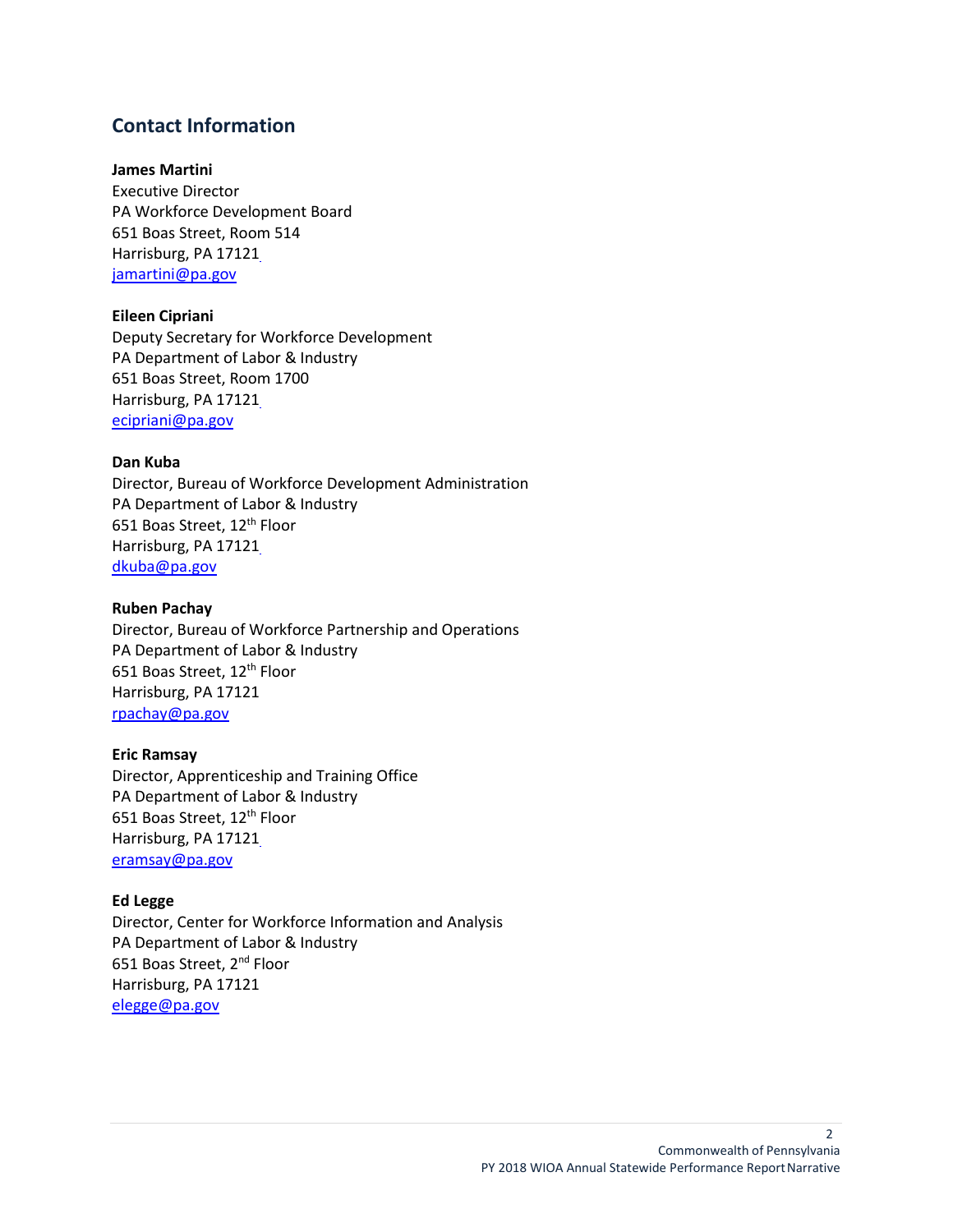# **Table of Contents**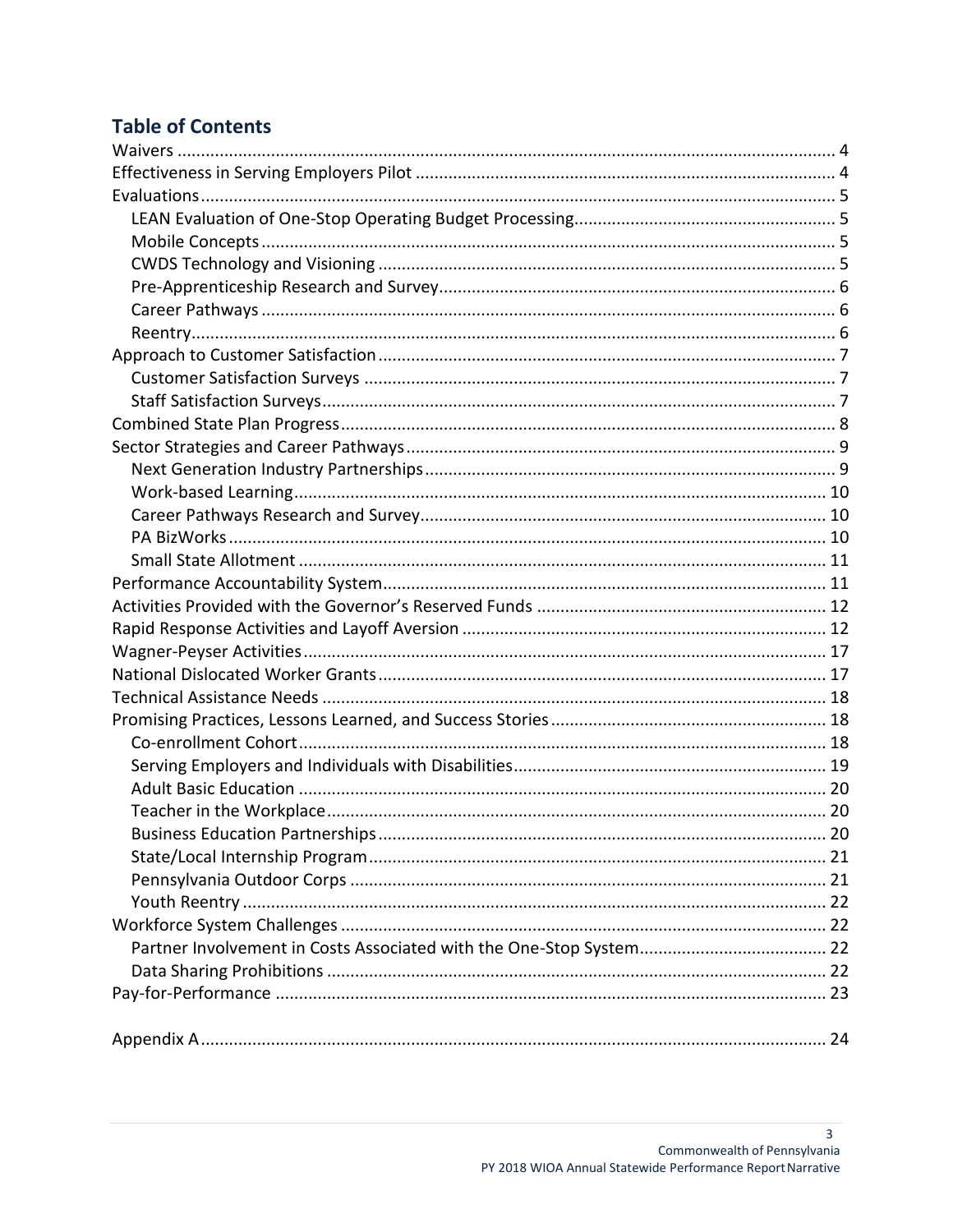# <span id="page-3-0"></span>**Waivers**

*Identify each waiver that the state has had in place for at least one program year and provide information regarding the state's progress toward achieving the goals and performance outcomes in ETA's letter of approval for the waiver (sec 189(i)(3)(C)(ii)) and outlined in the state's waiver request (when applicable). Discuss how activities carried out under each approved waiver have directly or indirectly affected state and local area performance outcomes. To the extent possible, provide quantitative information.*

Every WIOA waiver submitted by the Commonwealth of Pennsylvania supports the state's strategic workforce development priorities and the efficient and effective delivery of workforce development services across the system. Pennsylvania has two active WIOA waivers approved by the U.S. Department of Labor's Employment & Training Administration, or USDOL-ETA, during PY 2018:

- 1. **Waiver to allow local areas to provide in-school youth (ages 16-21) with Individual Training Accounts** 
	- *WIOA and Regulatory Citation(s): 20 CFR 681.550*
	- USDOL approved this waiver on September 28, 2018
- 2. **Waiver to allow flexibility in the use of WIOA funds reserved by the Governor to provide statewide rapid response activities and other employment and training activities when a qualifying disaster event occurs**
	- *WIOA and Regulatory Citation(s): WIOA 134(a)(2)(A), 134(a)(2)(B) and 134(a)(3)*
	- USDOL approved this waiver on December 3, 2018

Both waivers were approved by USDOL after the start of the 2018 program year. Since a WIOA waiver must be available for use during a full program year so that an effective evaluation of the waiver can be completed, the Commonwealth will evaluate WIOA waivers available for use during the entirety of program year 2019 and report the findings within the PY 2019 WIOA Annual Performance Report Narrative.

# <span id="page-3-1"></span>**Effectiveness in Serving Employers Pilot**

*Identify the two approaches the state has chosen for the Effectiveness in Serving Employers performance indicator pilot. If the state is piloting a state-established measure of Effectiveness in Serving Employers, or has any other metrics to assess employer engagement, describe the measure or metric as well.*

Pennsylvania has two selected measures for the Effectiveness in Serving Employers performance indicator pilot: Employer Penetration Rate and Repeat Business Customers. In addition to these federal measures, Pennsylvania has also selected to pilot three state-established measures:

- **Employer Penetration Rate:** Will be measured each quarter, rather than annually, using, the FEIN definition of employer in the denominator, rather than the QCEW definition of establishments.
- **Repeat Business Customers:** Will be measured each quarter, rather than annually. This is calculated by dividing the number of establishments in the Commonwealth Workforce Development System, or CWDS, Pennsylvania's statewide system of record, that received a service within both the current quarter and the previous quarter, by the number of establishments in CWDS that received a service in the previous quarter.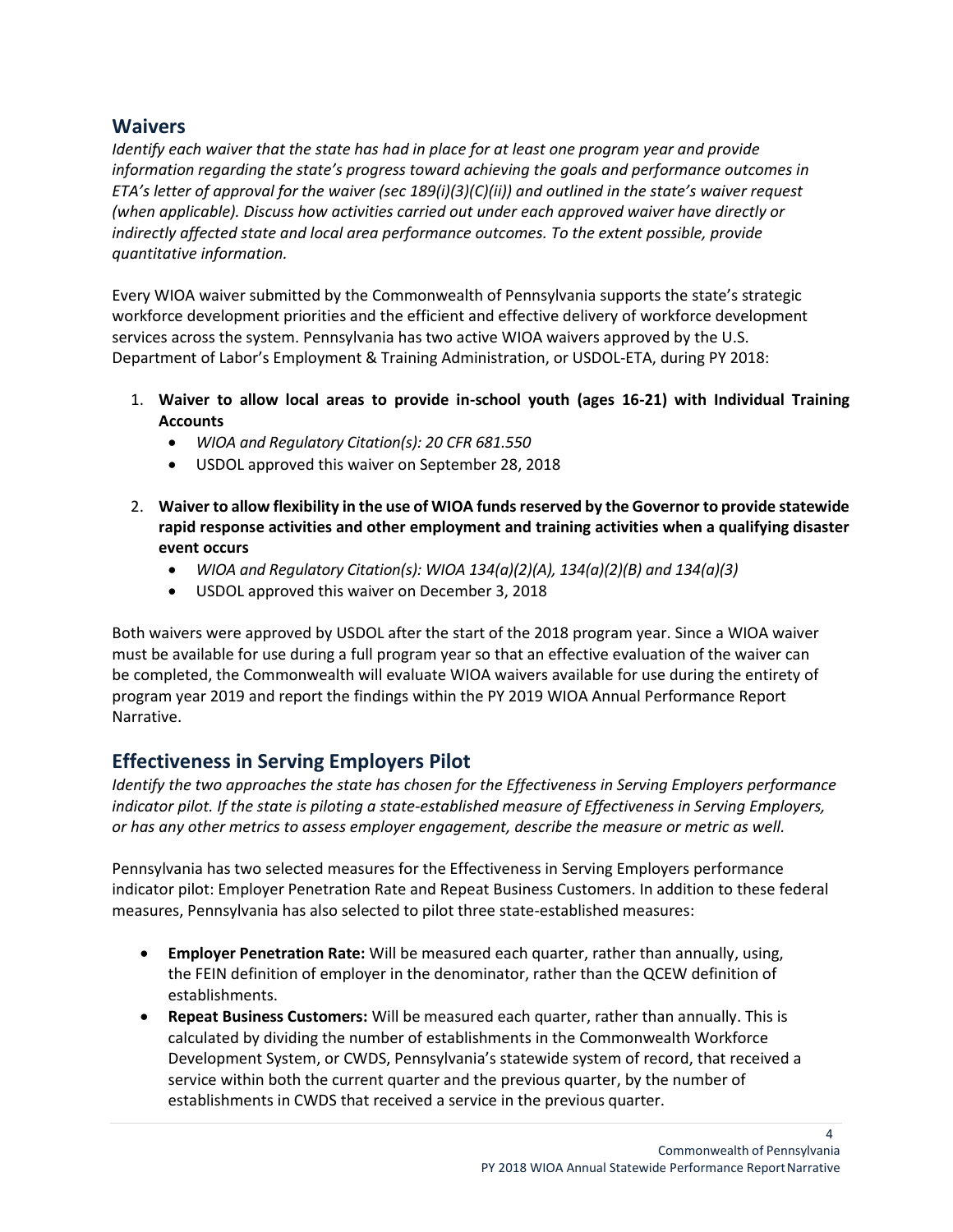• **Active Job Orders with Referrals:** Will be measured each quarter, rather than annually. This will be calculated by dividing the total number of job orders receiving a referral within a given quarter, by the total number of active job orders within a given quarter.

# <span id="page-4-0"></span>**Evaluations**

*Include brief descriptions of: (a) current or planned evaluation and related research projects, including methodologies used; (b) efforts to coordinate the development of such projects with WIOA core programs, other state agencies, and local boards; (c) a list of completed evaluation and related reports and links to where they were made accessible to the public electronically; (d) State efforts to provide data, survey responses, and timely site visits for Federal evaluations; and (e) any continuous improvement strategies utilizing results from studies and evidence-based practices evaluated.*

Pennsylvania engaged in or continued several research projects during PY 2018. Each project is described below, addressing items (a) through (e), when applicable.

### <span id="page-4-1"></span>**LEAN Evaluation of One-Stop Operating Budget Processing**

In alignment with Governor Wolf's GO-TIME (Governor's Office of Transformation Innovation Management and Efficiency) initiative, the Pennsylvania Department of Labor & Industry, or L&I, in partnership with local workforce development boards, or LWDBs, and representatives from other state agencies, is working to improve the review process of the one-stop, or PA CareerLink®, operating budgets. Initially, L&I focused on improving its internal review process by implementing the concepts of LEAN.

Moving forward, L&I will be working with multiple entities, beginning with local workforce service delivery system staff, to enhance the overall review process to create a new and enhanced process in the state's workforce financial management system. It is anticipated that this enhancement to CWDS 2.0 will significantly decrease the time currently involved in the budgeting process, while increasing efficiency at the same time. Staff at every level of Pennsylvania's workforce system will have a chance to identify opportunities to improve the process.

### <span id="page-4-2"></span>**Mobile Concepts**

L&I has contracted with Jobs for the Future, or JFF, to take a deeper look into the Northwest Workforce Development Area's mobile method of service delivery. With JFF's national presence and familiarity with similar approaches to service delivery, this entity will help provide Pennsylvania's workforce development staff and partners with various options for providing the best services to the system's ever-changing customers -- both employers and jobseekers -- as well as the state's incumbent workforce. L&I intends to use this evaluation as a foundation for evaluating the Commonwealth's service delivery system overall.

### <span id="page-4-3"></span>**CWDS Technology and Visioning**

In 2018, the Commonwealth engaged in a targeted survey campaign to elicit feedback from users of the system of record, CWDS. The results of those surveys indicate two clear areas for improvement: enhanced case management capabilities for staff and a streamlined public-user experience in PA CareerLink® online.

In January 2019, a visioning session, which included Commonwealth field and central office staff, WIOA title I contractor staff, L&I's Office of Vocational Rehabilitation, or OVR, staff and the PA Department of Human Services, or DHS, staff, was held to evaluate the surveys and further explore the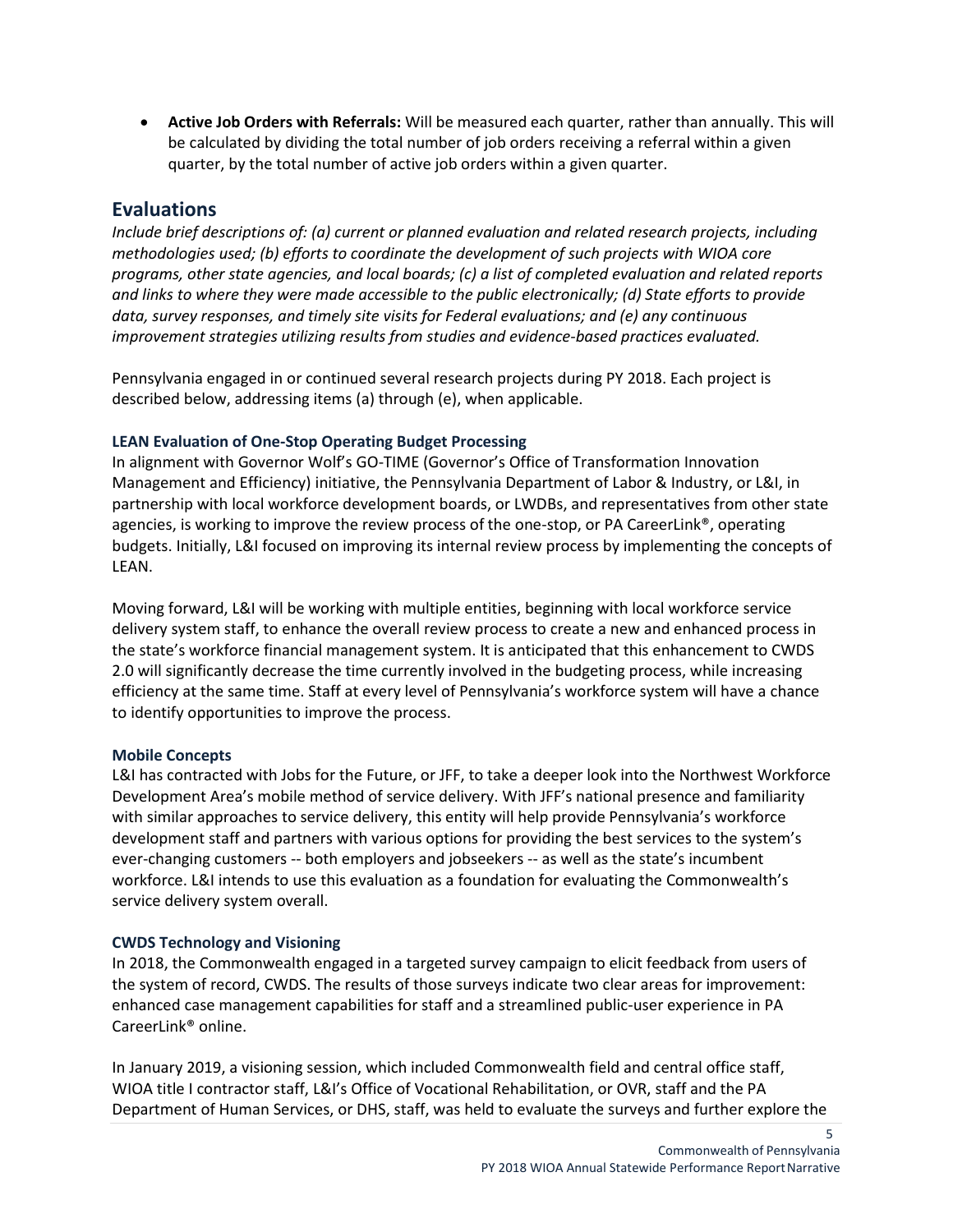issues presented. Again, the themes that emerged are the need for case management upgrades for staff and a redesigned, more user-friendly public online system.

Two focus groups were conducted to validate the subjects identified through both the surveys, and the visioning lab. The first session included local board leaders and was centered around case management capabilities and executive-level dashboard views. The second session was for public users of both PA CareerLink® centers and online services. The participants of the focus group were identified and recruited by local PA CareerLink® center staff. Both sessions provided valuable insight into the needs of users.

The Department of Labor & Industry concurrently conducted a human-centered design evaluation to understand, first-hand, the experiences of the PA CareerLink® center customer. A third-party vendor was procured to work with local PA CareerLink® staff and customers to understand how the Commonwealth can improve and align the delivery of in-person and online services.

#### <span id="page-5-0"></span>**Pre-Apprenticeship Research and Survey**

The PY 2017 WIOA Annual Performance Report Narrative highlighted the Pennsylvania Workforce Development Board's, or PA WDB's, partnership with L&I's Apprenticeship and Training Office, or ATO, in engaging a third-party vendor to survey the status of pre-apprenticeships around the state.

Results include a total of 112 respondents, with 63 of those respondents fully completing the survey. The survey completers represent 36 programs who provided programming to nearly 1,440 student pre-apprentices. Nearly 85 percent of the represented pre-apprentices completed their program, with the top four programs totaling between 50 - 220 pre-apprentices linked to programs in construction, energy, manufacturing, and metals manufacturing. Other notable results indicate that two-thirds of the respondents who provided an age-range of their student participants served  $11<sup>th</sup>$  and  $12<sup>th</sup>$  graders, a quarter served younger grades, and a third fell within the WIOA out-of-school youth age range, 16 - 24 years.

Another notable result indicated that 44 of Pennsylvania's 67 counties are being served by preapprenticeship programs and in many, if not all cases, these programs are not starting from scratch. Those unserved counties did not have a community college or university branch campus, making tuition costs prohibitively expensive. This presents an opportunity for the targeting of PAsmart funds to pool, share, and build on existing knowledge and overcome rural post-secondary education limitations.

#### <span id="page-5-1"></span>**Career Pathways**

In 2018, the PA WDB began focusing on career pathways across Pennsylvania. The board is researching the various career pathways best practices, statewide. This research will be informed by interviews with PA WDB committee members, national experts, representatives from the PA Governor's Office, as well as the 22 LWDBs. These interviews will include a focus on how each local board defines career pathways, career pathways engagement with higher education, how pre-apprenticeship and apprenticeship programs are incorporated into career pathways, and more.

#### <span id="page-5-2"></span>**Reentry**

While there are many great reentry programs operating within Pennsylvania, there is not currently a resource cataloging these programs. The PA WDB's Reentry Committee has initiated the creation of an inventory of reentry services being conducted across Pennsylvania. The purpose of this inventory is to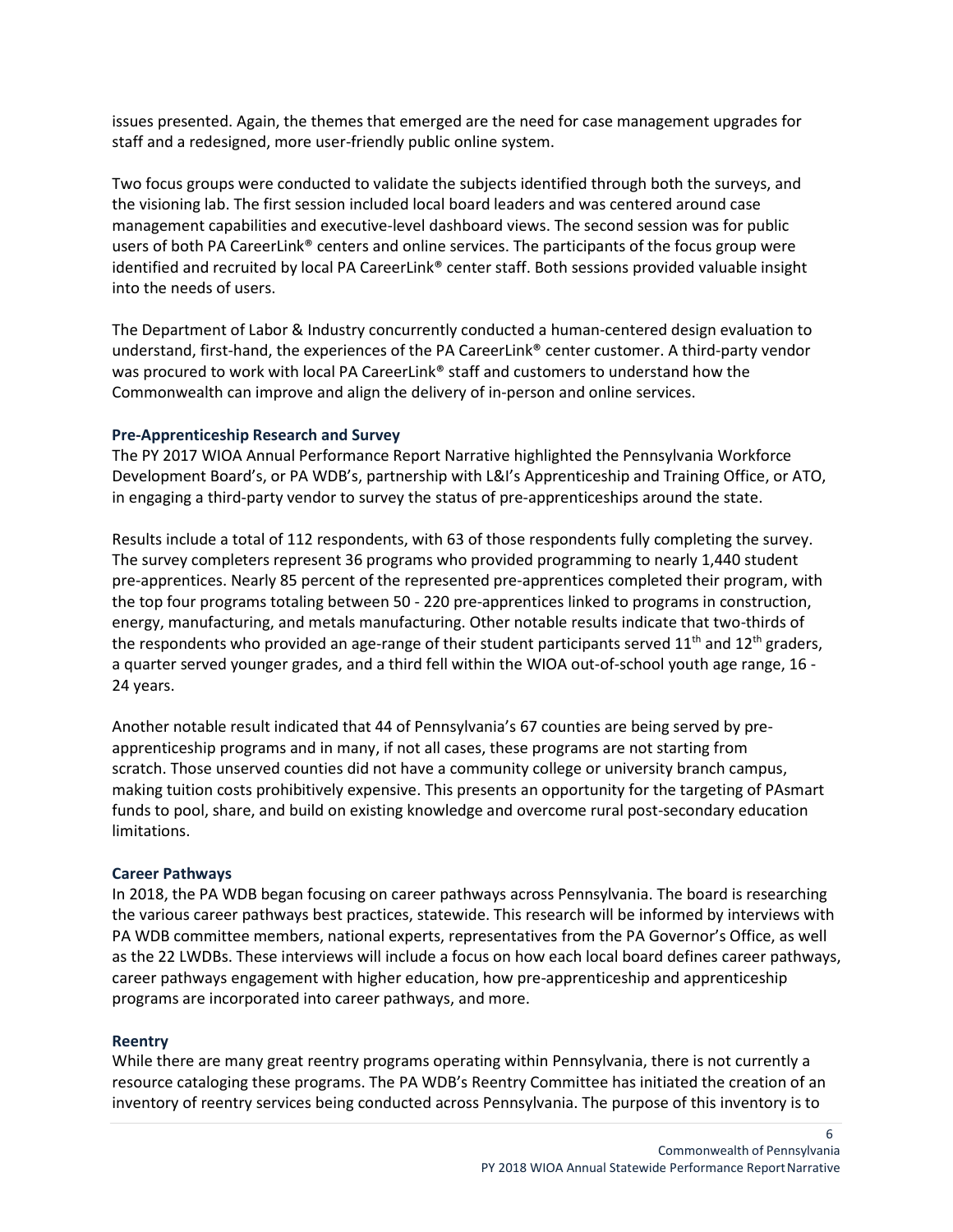provide information and a forum for organizations and practitioners to share best practices, learn from others in the field, and seek partnerships. This inventory will not only highlight best practices but will also identify gaps and duplications of reentry services around the state.

In addition to the inventory of reentry services, the Reentry Committee has partnered with the state Attorney General Office's Pennsylvania Reentry Council to plan and hold multiple Reentry Roundtable sessions statewide for the main purpose of engaging with employers to share information and resources regarding the benefits of hiring reentrants, as well as helping to address any employer questions and concerns. The first Reentry Roundtable was held in Philadelphia, with the partnership of the Philadelphia Workforce Development Board, in October 2019. Future sessions are being planned for Spring 2020. The feedback garnered during these sessions will also contribute to the future development of a Reentry Toolkit with best practices and other resources for employers around hiring returning citizens.

# <span id="page-6-0"></span>**Approach to Customer Satisfaction**

*Described the state's approach to customer satisfaction, which may include such information used for one-stop center certification, in accordance with 20 CFR 678.800. This description should include: 1) the state's methodologies; 2) the number of individuals/employers who were provided customer satisfaction outreach, the response rate, and efforts made to improve the response rate; 3) the results and whether the results are generalizable to the entire population of customers; and 4) a description of any continuous improvement processes for incorporating the customer satisfaction feedback.*

### <span id="page-6-1"></span>**Customer Satisfaction Surveys**

The Commonwealth has created a strategy to address the issues identified through the research conducted during both 2018 and 2019. There has been engagement in the redesign of PA CareerLink® online and close collaboration with the PA Department of Human Services, or DHS, OVR, and the PA Department of Military and Veterans Affairs, to ensure robust service to shared customers. The PA Department of Corrections is being consulted to incorporate enhanced reentry services and job search functionality into PA CareerLink® online. A cognitive model is being designed for case management that uses predictive analytics to assist front-line case managers in guiding customers to the services most likely to ensure their success in the program. Enhancements to case management dashboards in CWDS and the creation of executive-level dashboards are being prioritized and are expected to be in production by November 2020.

### **Staff Service Training**

L&I has provided various trainings for PA CareerLink® and LWDB offices to maintain staff readiness in providing employer and jobseeker services. Since there are new staff in many of the PA CareerLink® locations, the department found it necessary to hold a total of 12 "PA CareerLink® 101 Foundations of Workforce Development" trainings for 193 new staff members. This 2-day class is designed to increase attendees' knowledge of workforce development in Pennsylvania (i.e., legislation, programs, and goals) and to sharpen skills for providing high-quality service to customers and colleagues. The trainings were held in Harrisburg and each class included staff from various local workforce development areas, or LWDAs.

Other trainings planned for the 2020 calendar year include:

• The Importance of Coaching vs. Case Management: This training will be available for the more than 690 case managers throughout the PA CareerLink<sup>®</sup> system and will focus on helping customers with significant barriers to employment.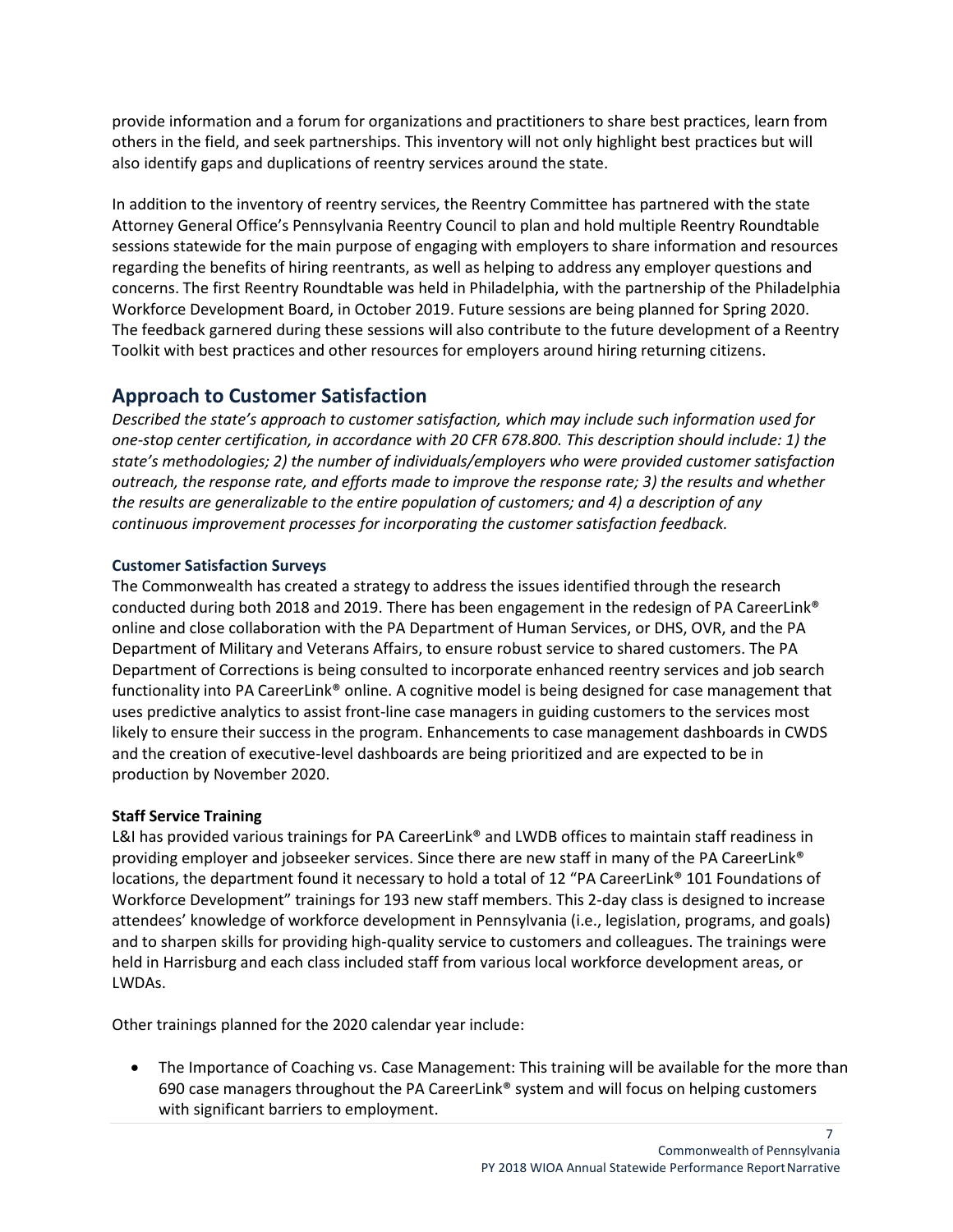• Scam Prevention Training: This mandatory training will be provided to all PA CareerLink® staff and will help with identifying fraudulent job postings that target vulnerable customers.

These trainings will be provided in webinar/classroom format throughout the 23 LWDAs.

# <span id="page-7-0"></span>**Combined State Plan Progress**

*Progress made in achieving the state's strategic vision and goals, as described in the state's Unified or Combined State Plan, for developing its workforce and meeting employer needs in order to support economic growth and economic self-sufficiency.*

Pennsylvania continues to make progress on goals outlined in the WIOA Combined State Plan. Some highlights of this progress include:

- Goal 1.10 relates to adopting a common definition for career readiness across WIOA partner programs. To meet this goal, the PA WDB membership voted in May 2019 to approve the statewide definition of career readiness that was crafted by its Youth Committee, based on the results of an earlier career readiness survey developed in partnership with L&I's Center for Workforce Information and Analysis, or CWIA.
- Goal 4.3 relates to implementing a program of capacity building, peer learning, and evaluation to support Next Generation Industry Partnerships and apprenticeship programs, and other multi-employer workforce intermediaries in delivering greater value to: employers, jobseekers, incumbent workers and new hires, etc. To promote this goal, the PA WDB has commissioned surveys and studies for both industry partnership and apprenticeship program partners and stakeholders; the results of which serve to educate and inform, as well as drive expansion and improvements. Additionally, the Commonwealth invests in the planning and hosting of annual Industry Partnership Roundtable events as well as Apprenticeship Summits to further support these partnerships and programs.
- Goal 5.3 relates to embarking on a comprehensive upgrade of CWDS to provide for better jobseeker and employer experiences and allow staff greater case management and performance accountability functionality within and across core programs. To meet this goal, the Commonwealth has engaged in a targeted survey campaign, a visioning session, and human-centered design evaluations to develop a strategy, in collaboration with the staff of multiple state agencies, for its targeted investment in upgrades to the system of record. Additional information regarding this process is detailed within both the Evaluations and Customer Satisfaction sections of this report.
- Goals 5.4, 5.5, and 5.7 all have elements regarding strengthening data sharing and more effectively using data, particularly related to conducting evaluations of the workforce development system, making information available to Pennsylvanians to inform their decisionmaking, and developing a WIOA state plan dashboard to monitor implementation and achievement of workforce development goals. To assist with meeting these goals, the PA WDB membership voted unanimously to approve the recommendation developed by its Continuous Improvement Committee for Pennsylvania to publish available information online about the performance of its workforce development system. This information includes, but is not limited to: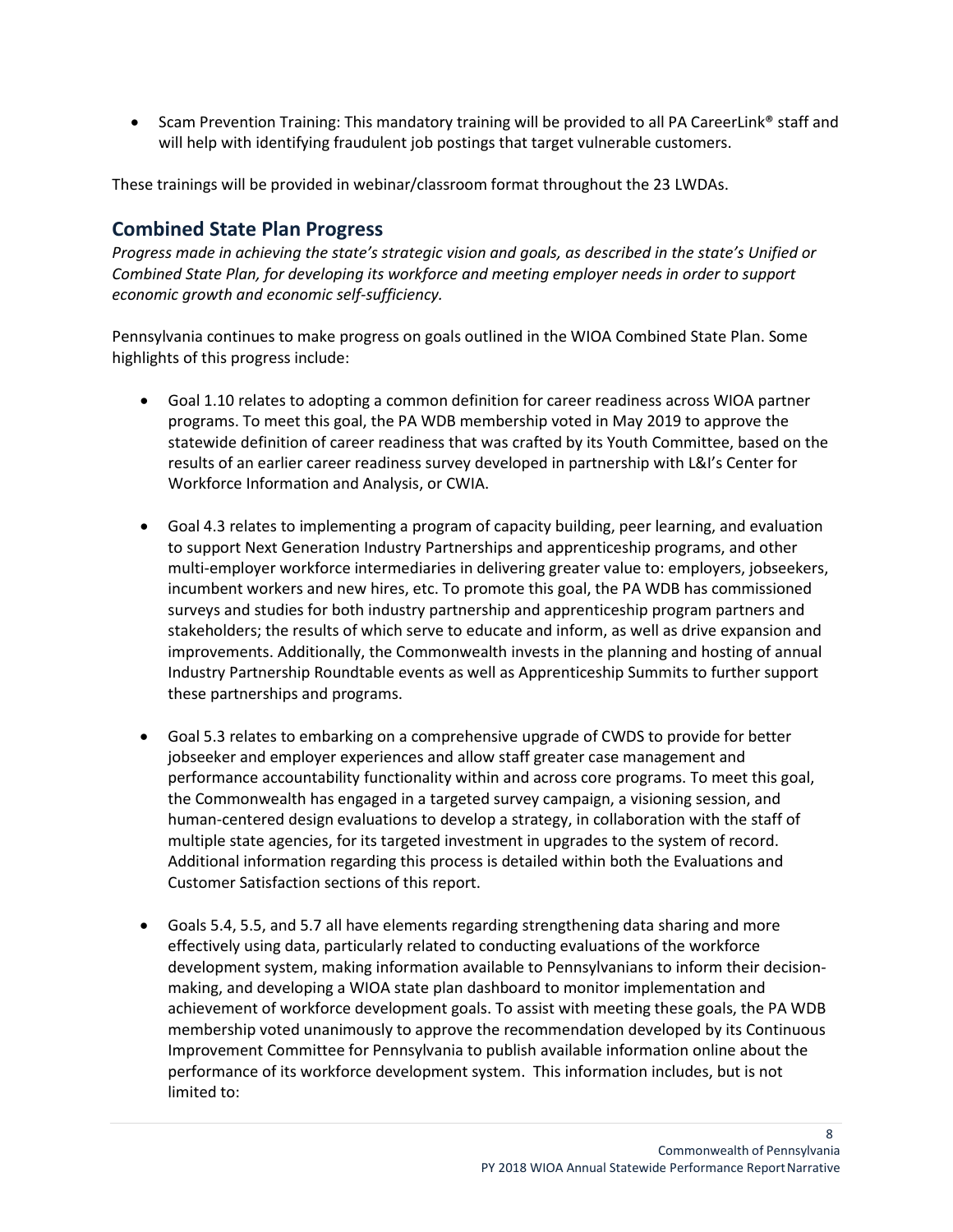- $\circ$  State and local WIOA program performance data, required to be reported to the federal government
- o Information on discretionary grants awarded by Pennsylvania
- o Any state-developed performance data

During the second half of PY 2018, the PA WDB also launched the process of developing the next WIOA Combined State Plan, which will take effect at the start of PY 2020. All relevant state agency partner staff have been engaged in regular meetings and working groups to inform the development of an effective 4 year plan with clearly identified measurables and benchmarks. The PA WDB has also gathered input and feedback on the WIOA Combined State Plan from its relevant committees. Additionally, during the summer of 2019, the PA WDB held five local stakeholder listening sessions at various locations across the state to ensure that all workforce development stakeholders have an opportunity to weigh in on the Commonwealth's vision and goals for the workforce development system.

# <span id="page-8-0"></span>**Sector Strategies and Career Pathways**

*Progress made in implementing sector strategies and career pathways. The discussion may include: business engagement strategies, work-based learning (including apprenticeship), work experiences for youth and adults, transitional jobs, and incumbent worker training strategies and policies in the state.*

Pennsylvania has several initiatives related to both sector strategies and career pathways. Highlights of the Commonwealth's initiatives are described below:

### <span id="page-8-1"></span>**Next Generation Industry Partnerships**

Pennsylvania has utilized industry partnerships as a sector strategy for over 20 years. In PY 2018, the Commonwealth awarded funding to 28 Next Generation Industry Partnership projects in eight industry sectors. These awards were funded through state dollars and highlight the commitment to continue building sector strategies and industry partnerships.

The PA Workforce Development Board, L&I, the PA Department of Community and Economic Development, or DCED, the PA Department of Education, or PDE, and the Team Pennsylvania Foundation have all come together to support industry partnerships around the state. This interagency team developed Next Generation Industry Partnership Statewide Metrics, which are being used to create measurable outcomes and ensure quality programs and strategies across the state. These metrics will help inform future industry partnerships and sector strategies.

In addition to these metrics, the Commonwealth conducted a survey of Next Generation Industry Partnership Conveners and Business Champions. These surveys solicited feedback directly from the businesses leading industry partnerships, helping to increase business engagement and improve the program. Survey highlights include:

The most common outcomes of participating in the partnership for business member partners are:

- New recruitment practices
- New or improved internal trainings
- Support in finding employees with the skills and experiences needed
- Implementation of new or enhanced processes
- New Jobs Created
- Positions filled with qualified candidates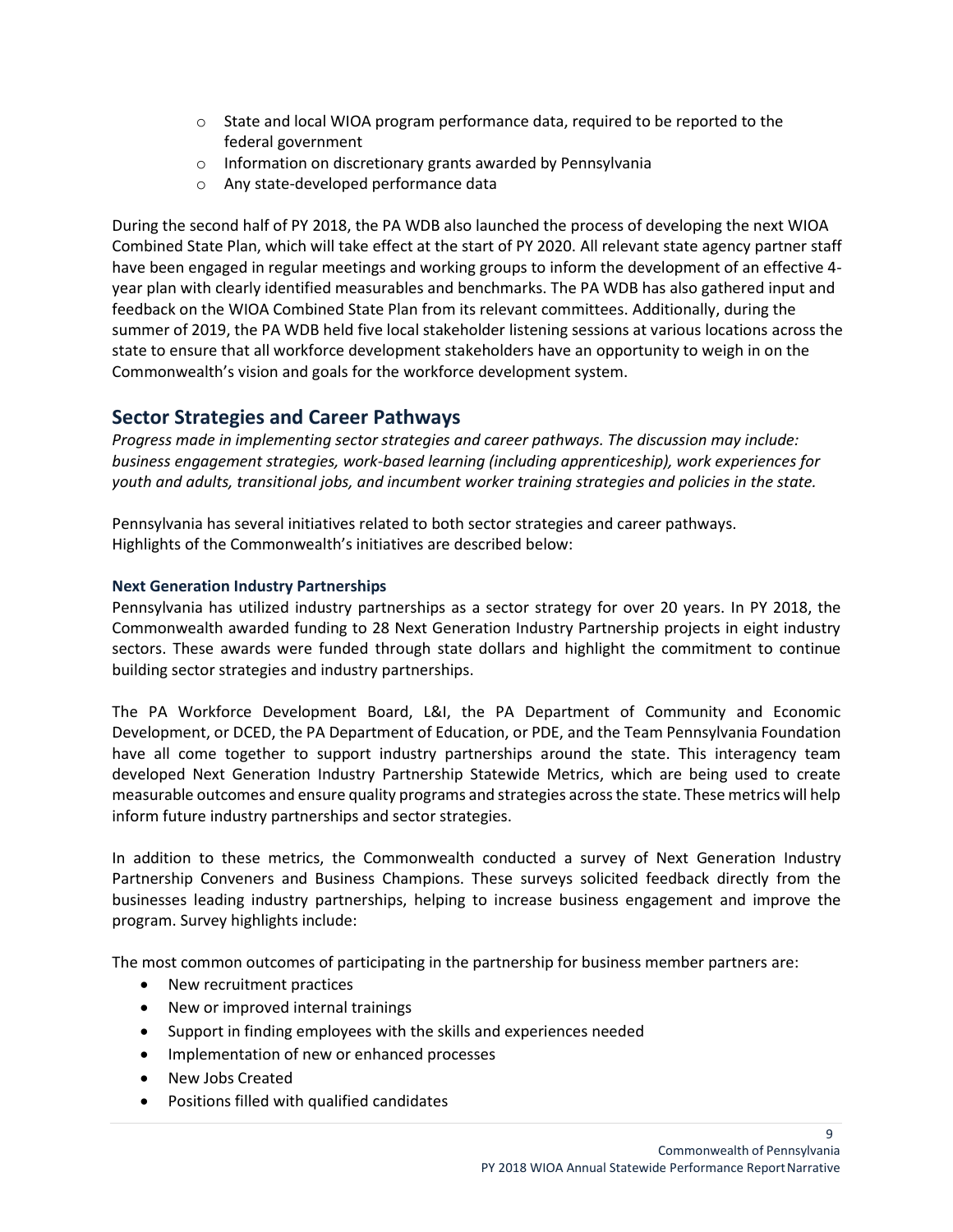Additionally, as a result of participation in the partnership business members report:

- More detailed hiring processes, including assessments and testing
- The ability to provide trainings internally
- More funds to support quality training and support more incumbent workers
- New ideas for attracting and enhancing diversity

The most common priorities of the partnerships that responded are:

- Recruitment/retention
- Business to business networking
- Training development and facilitation
- Talent pipeline development
- Marketing/outreach

The results of the surveys illustrate how industry partnerships have been successful across Pennsylvania, as well as identifying the opportunities for improvement. These results are being used to shape sector strategies and policy going forward.

#### <span id="page-9-0"></span>**Work-Based Learning**

Acknowledging the importance of pre-apprenticeships in Governor Wolf's workforce development strategy, the PA WDB contracted with a third-party vendor to publish its survey findings in an *Inventory of Pre-Apprenticeship Programs Across Pennsylvania (January 7, 2019)*, which offers forward looking options for strengthening Pennsylvania's pre-apprenticeship and apprenticeship programs. These options include outcome measurements, database development and tracking tools, incorporation into overall sector strategy and performance, inclusionary grant solicitations leveraging \$2.5 million of grant opportunities to meet grantee-identified funding shortfalls for sustained pre-apprenticeship program management and leveraging educational funding streams. One of the more notable survey findings is the recognition of a capacity building need -- a facet that is both a current limitation and an opportunity.

#### <span id="page-9-1"></span>**Career Pathways Research and Survey**

In 2019, Pennsylvania is conducting research and a statewide inventory on the status of career pathway work. Additional information on this research can be found in the Career Pathways portion of the Evaluations section, earlier in this report.

#### <span id="page-9-2"></span>**PA BizWorks**

The PA Department of Labor & Industry continued work on the PA BizWorks employer guide during the 2019 calendar year. The focus group had representatives from L&I, DCED, PDE, and DHS. A rough draft of the employer guide was completed and is being routed through the various departments for comments and requested changes. The content of the guide includes employer services provided by various state agencies. Its purpose is to provide the employer community with coordinated workforce development, economic development, and other business services provided by the state.

<span id="page-9-3"></span>Future phases will include training for state agency staff at the various departments around how agencies and programs can coordinate to efficiently and effectively deliver business services to the employer community. This cross-training will be an important aspect of PA BizWorks, as it will allow for staff to have knowledge of various employer services and fit the mold of a "one-stop shop" for employers.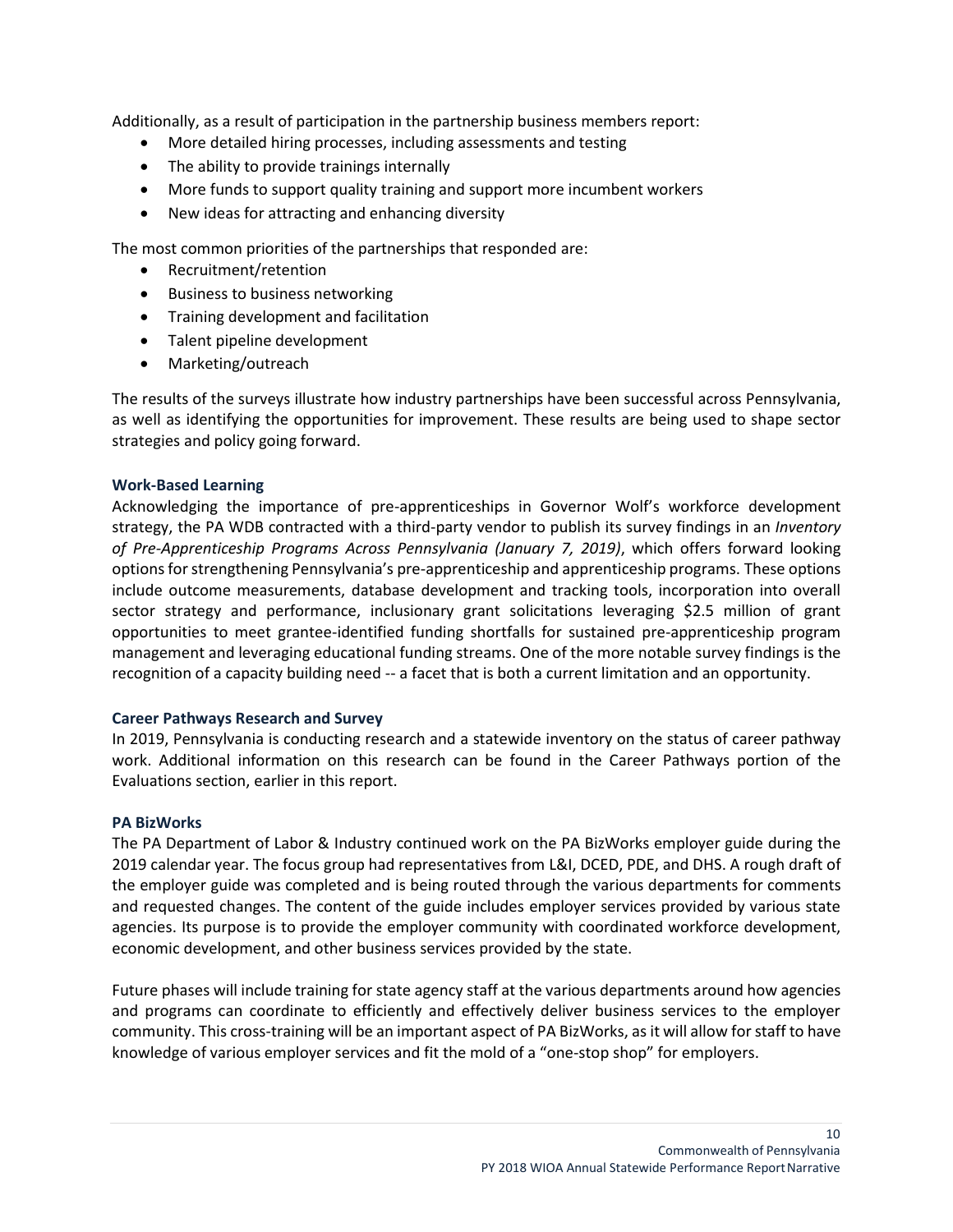#### **Small State Allotment**

*If the state has received a small state allotment exception to decrease the minimum out-of-school youth expenditure requirement, describe how the exception has impacted services provided to both in-school youth and out-of-school youth, including specific strategies for serving each population, as well as how the state and/or local area is ensuring serving out-of-school youth remains a priority.*

Pennsylvania did not receive a small state minimum allotment exception.

## <span id="page-10-0"></span>**Performance Accountability System**

*Any specific state performance measure or goals and progress towards meeting them:*

Not applicable.

*Any performance deficiencies on the primary indicators of performance, which may include descriptions of any factors impacting performance.*

Not applicable.

*The state's common exit policy, including which ETA-funded partner programs are included in the state's common exit policy.*

Pennsylvania does not have a common exit policy; however, business rules established in the system of record exits participants from common measures after 90 days of not receiving a partner service. This business rule applies to WIOA title I, title III and Trade Act participations.

*Negotiated performance levels for local areas for titles I and III core programs for program years 2018- 2019.*

Negotiated performance levels are outlined within Appendix A. That table covers both Program Year 2018 and Program Year 2019.

### *The state's approach to date validation and ensuring data integrity, including a description of the methodology of any validation activities that occurred.*

11 The Commonwealth initiated discussions within L&I between the Bureau of Workforce Partnership & Operations', or BWPO's, Quality Assurance division and CWIA's Performance Reporting team on the Commonwealth's approach to data validation in January 2019, following the issuance of USDOL-ETA's Training and Employment Guidance Letter No. 07-18 on December 19, 2018. Procedures and materials produced during data validation efforts under the Workforce Investment Act were reviewed and it was determined that some of the logistical framework and types of documents (e.g., checklists and references) will be helpful to continue to use, most particularly because of staff turnover and staff vacancies – both those staff who will perform data validation as well as staff in field offices – have made new untested/unproven procedures problematic to create and effectively implement. A supervisor from the Quality Assurance team and a manager from CWIA attended the USDOL training conference on data validation in Chicago in April 2019, bringing back to Pennsylvania useful information and guidance that was shared with staff. The Quality Assurance team has drafted some of the tools it will use for validating documents and documentation processes on a quarterly and annual basis, while the CWIA team is in the process of developing the statistical model for identifying the participant records to be sampled.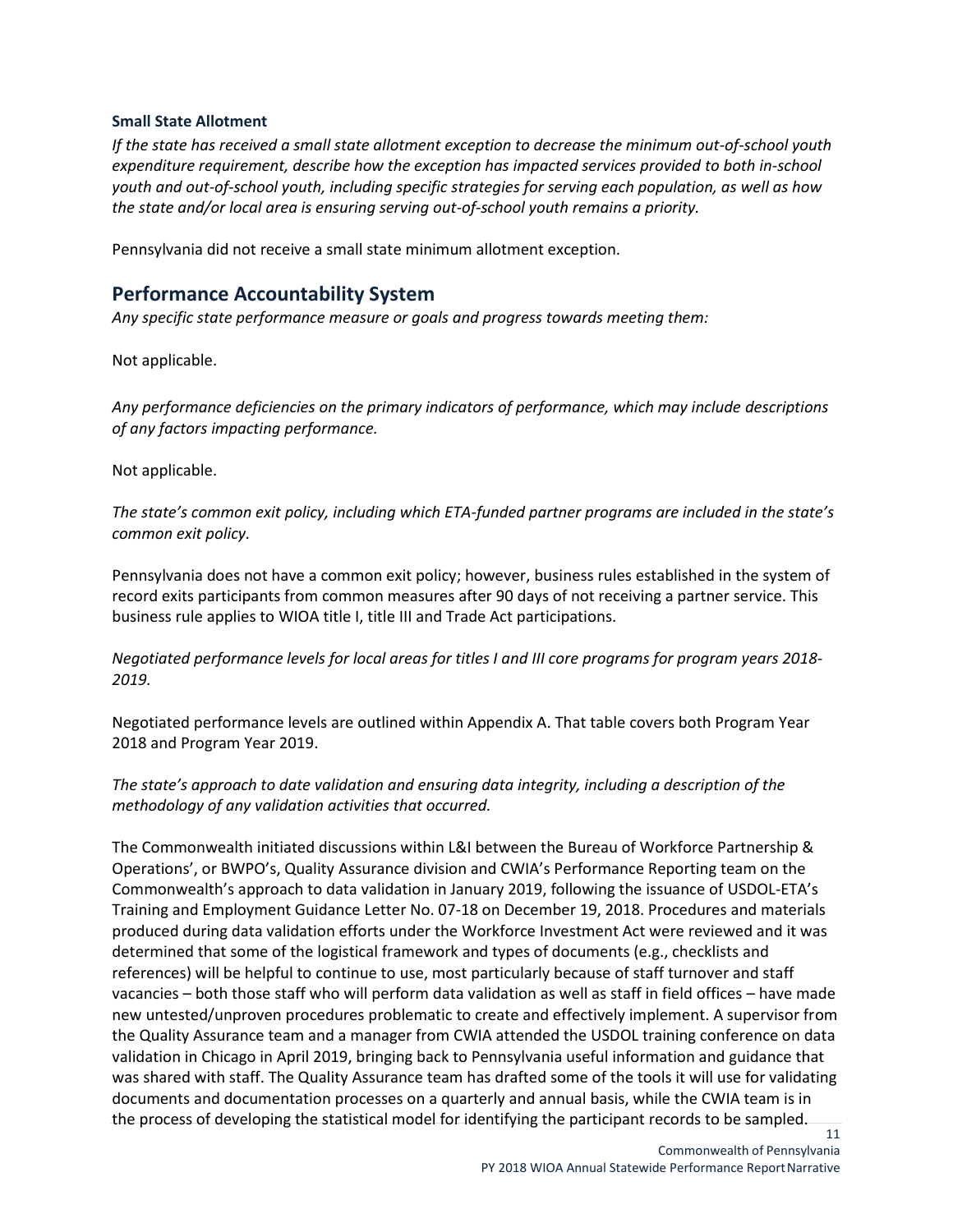When the additional USDOL guidance becomes available during PY 2019, Pennsylvania will finalize its training elements (i.e., written materials and conference calls), data validation tools, and the sample extraction.

# <span id="page-11-0"></span>**Activities Provided with the Governor's Reserved Funds**

*Activities provided with the funds reserved by the governor, which can be up to 15 percent of the state's allotment.*

WIOA allows Governors to set aside a portion of federal workforce funds for statewide activities including the implementation of innovative programs and strategies designed to meet the workforce needs of all employers, including small employers, in Pennsylvania. These programs and strategies make the workforce development system more relevant to the needs of state and local businesses, and support the career development of workers, consistent with the objectives of WIOA. Additionally, through the use of technology, the Commonwealth can increase access to workforce programs with an emphasis on expanding access to individuals with barriers.

Some of the initiatives and programs funded through the Governor's Reserve include:

- Commonwealth Workforce Development System\*
- Teacher in the Workplace
- Business Education Partnerships
- State/Local Internship Program
- Youth Reentry

*\*CWDS, as stated earlier, is the state's official system of record for the workforce development system. Throughout the year, the Commonwealth supports the management, administration, enhancement and modification of this system to effectively satisfy federal reporting requirements. CWDS manages the data collection and financial tracking of required workforce programs.* 

A detailed description of the bottom four grant initiatives and activities listed above, including their impact, can be found in the Promising Practices, Lessons Learned, and Success Stories section of this report.

# <span id="page-11-1"></span>**Rapid Response Activities and Layoff Aversion**

*Data on the number of companies served and the number of individuals served.*

Pennsylvania served 364 companies and 18,088 individuals during Program Year 2018.

*Discussion of strategies for linking Rapid Response recipients to American Job Centers and processes for intake or co-enrollment in the Trade Adjustment Assistance and the Dislocated Worker programs.*

Labor & Industry, through its Rapid Response team, is making it a priority to include Trade Adjustment Assistance, or TAA, information at every employer fact-finding session. With this approach, Pennsylvania has increased the number of Trade petitions and dislocated workers, or DWs, benefitting from this program.

Pennsylvania is collaborating with labor unions to reach more businesses and impacted workers. Through this collaboration, the Rapid Response team connects DWs with reemployment services. PA CareerLink® staff are more frequently included in Trade Benefits Rights Interview meetings (DWs also receive Trade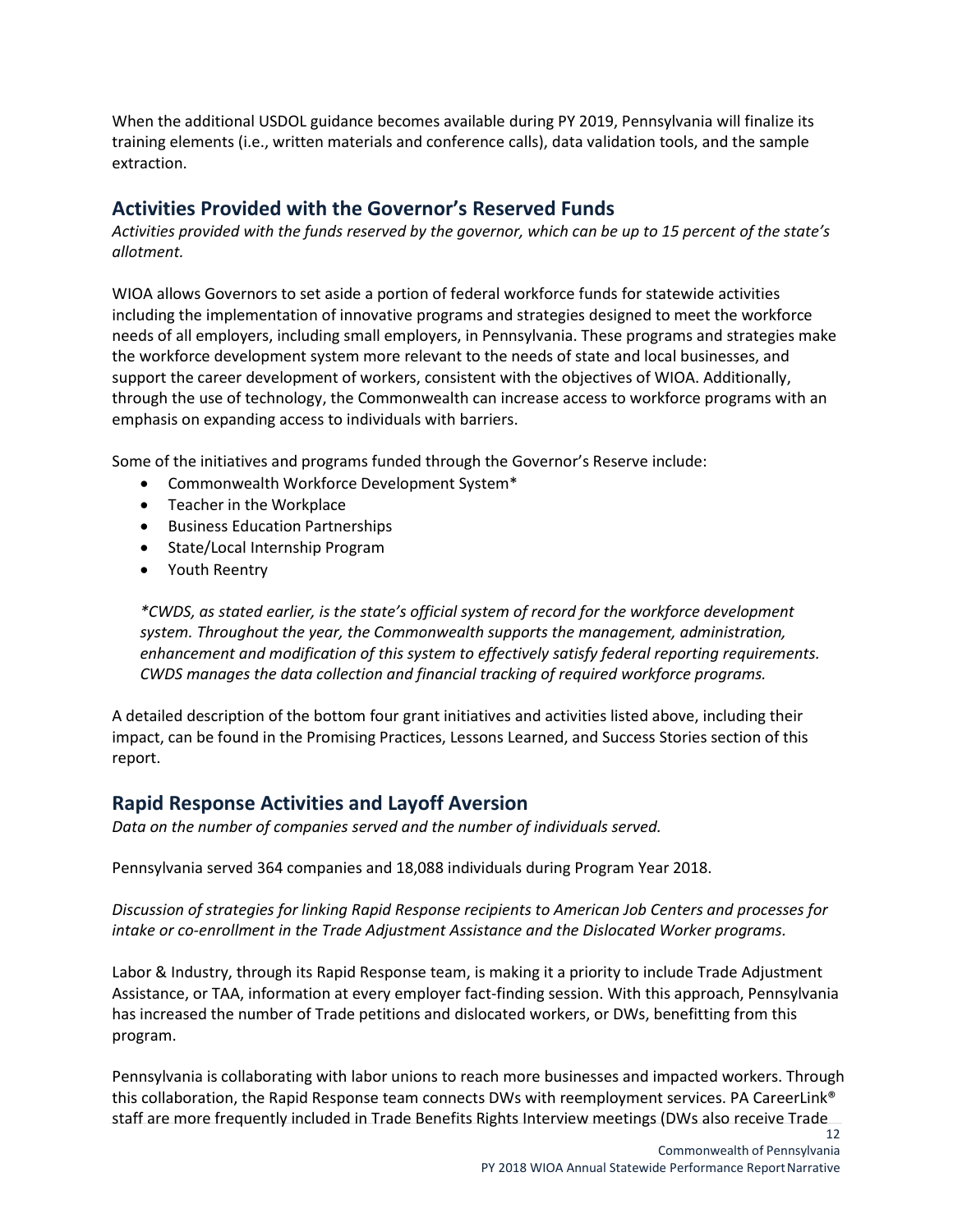orientation), including title I and title III case managers. This promising practice has directly connected DWs with case managers that will provide career services, an Individual Employment Plan, and training opportunities.

The Commonwealth has continued with enhancements to CWDS to capture Rapid Response and Trade activities. This has resulted in improved performance measures and outcomes. Pennsylvania has also developed a Rapid Response Dislocation dashboard. This dashboard allows PA CareerLink® partners to more easily see layoff and industry trends, coordinate layoff aversion strategies and investments, and identify areas for collaboration during case management. Pennsylvania has evolved the Trade Act central office team to a more mobile unit. They are responsible for TAA training approvals and waivers.

Labor & Industry has located Trade staff regionally within PA CareerLink® offices to provide them more opportunities to work directly with field staff. Co-location has created more peer-to-peer training opportunities, increased staff capacity to assist with high Trade volume, and encouraged co-enrollment opportunities for DWs.

The Commonwealth has also developed a plan for addressing and coordinating its response to large layoff events. Rapid Response staff partner with the PA CareerLink® offices and execute the Initial Enrollment and Assessment, or IEA, process for workers eligible for TAA. The IEA process ensures that trade-impacted workers get connected with PA CareerLink® staff, receive a preliminary assessment, enroll in the DW program, access the broader workforce development system in a timely manner, and provides a mechanism for PA CareerLink® staff to manage the increased workloads and foot traffic resulting from large, trade-affected dislocation events. The IEA process also measures the impact of complex or large trade affected dislocation events that may require additional staff from neighboring offices. Staff can be more responsive to the needs at the local level.

*Discussion of layoff aversion strategies, including any metrics / outcomes developed and/or tracked by the state with respect to the layoff aversion, such as return on investment or measures showing the economic benefits of RR and layoff aversion.*

Pennsylvania continues to use an econometric layoff aversion model to identify companies experiencing significant employment declines, defined as entities with declining employment counts each quarter over the past year and unemployment compensation, or UC, claims activity. Companies with at least 20 employees at the beginning of the measurement period and an employment decline of at least 10 percent are selected as potential candidates for intervention. Once these companies are identified, L&I notifies the appropriate workforce and economic development staff and their partners for layoff aversion and intervention strategies.

After receiving a Worker Adjustment and Retraining Notification, or WARN, or other public notice, the Rapid Response team initiates a fact-finding meeting with the affected company to assess the situation and determine an appropriate response to the closing/layoff. Company representatives, labor unions, and state/local agencies are invited and encouraged to participate. When warranted, the company is referred to the Strategic Early Warning Network, or SEWN, and/or the Governor's Action Team for consultation and turn-around services. The company may also be referred to Pennsylvania's Shared-Work program as a viable alternative to employee layoffs.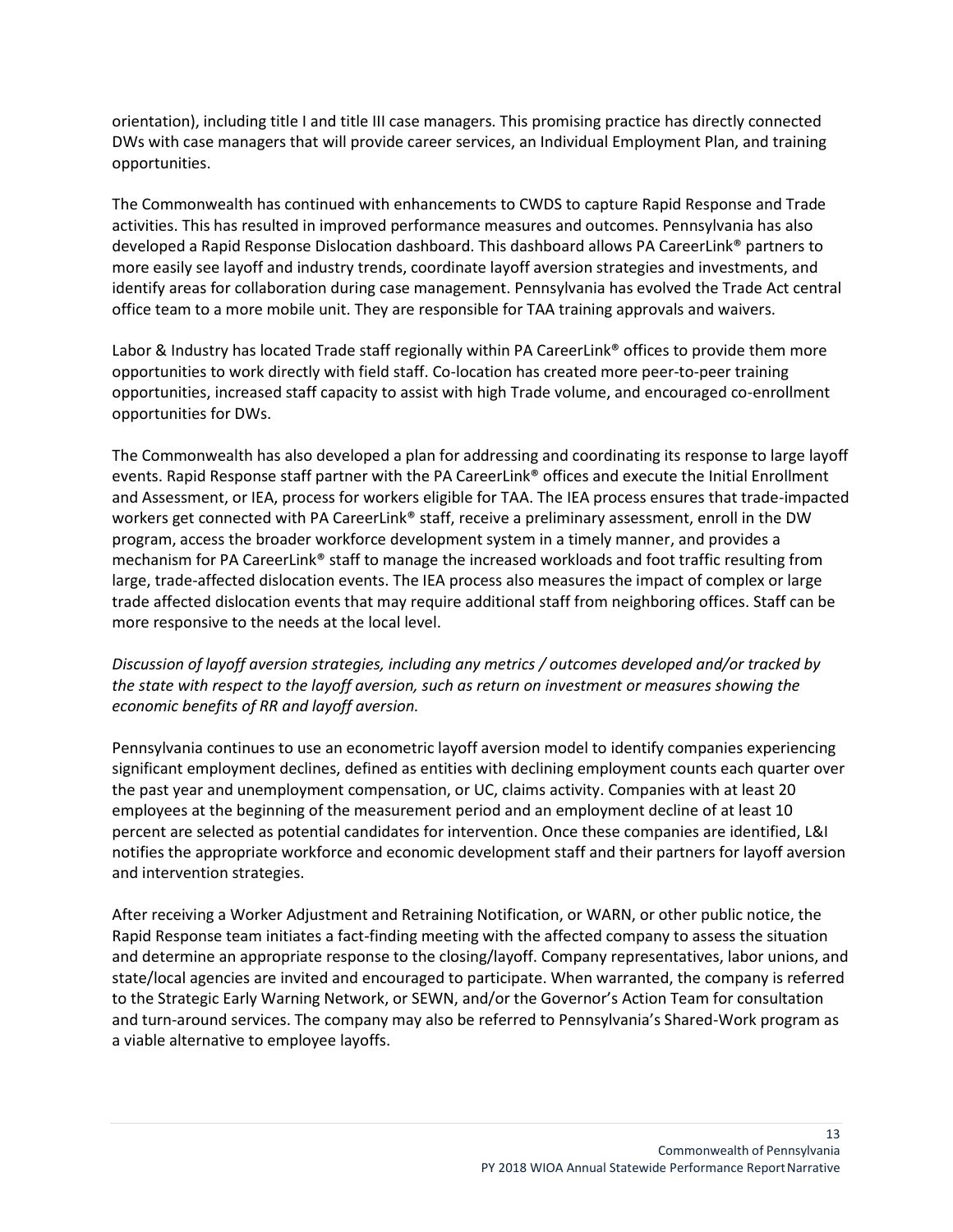If layoffs are unavoidable, Rapid Response will focus on layoff minimization and quickly connecting impacted workers to reemployment services through the PA CareerLink® system, UC, and local supportive resources.

When a Pennsylvania company announces a major layoff or plant closing, CWIA works with the Rapid Response team and/or the LWDB to analyze the reemployment prospects for the impacted workers at the facility and determine the overall economic impact on the area. These Reemployment Assessment & Economic Impact Reports include an evaluation of employment demand by specific occupations in the region and across the state to determine the difficulty impacted workers will experience when searching similar work. In occupations where the reemployment prospects are not favorable, impacted workers receive alternative career options requiring similar skills.

*Discussion of how Rapid Response and layoff aversion activities are aligned with business engagement, sector strategy, and career pathway efforts, which may include a discussion of any systems, tools, networks of approaches designed to identify companies in distress and strategies to deliver necessary solutions as early as possible, as well as outcomes of the use of such systems of tools.*

PA Rapid Response offers the first step in connecting workers to the workforce development system by:

- Providing an established statewide network of services, resources, and partnerships
- Creating an avenue for layoff aversion, keeping workers in their present or new jobs, possibly avoiding a dislocation event, and/or a UC claim
- Offering a powerful network that lets workers know they do not have to face the challenges alone
- Providing well-regarded business solutions and ongoing collaborations through economic ups and downs
- Connecting workers to benefits
- Providing a critical next step in an individual's career and life
- Reducing the impact on the Unemployment Insurance, or UI, Trust Fund.

Over the past five years, Rapid Response services, in partnership with the SEWN program, saved the Commonwealth's UI Trust Fund over \$45.4 million in claims.

To organize a broad-based response to dislocation events, Rapid Response forms a core team that includes local agencies and organizations. As our lead agency for career-related services such as reemployment and training, the PA CareerLink<sup>®</sup> offices are core members of the Rapid Response team. Each PA CareerLink® site is encouraged to designate a primary and alternate staff person to act as a spokesperson for all career services at Rapid Response events. In addition to representing the PA CareerLink® site, designated staff are actively involved in the entire Rapid Response process, including sharing information on possible layoff events, attending fact-finding meetings with employer and/or union representatives, and providing information on the services available through the PA CareerLink® and workforce development systems.

Pennsylvania has standardized the hard copy materials provided to Rapid Response meeting attendees, including regional PA CareerLink® information. PA CareerLink® staff make impacted workers aware of their ability to participate in any workshop or event, even if they take place in a variety of locations. In LWDAs with a "mobile concept" to supplement or supplant brick and mortar locations, the PA CareerLink® staff provide information on how impacted workers can receive mobile services.

Whenever dislocation events and relevant employers allow for onsite, pre-layoff services, PA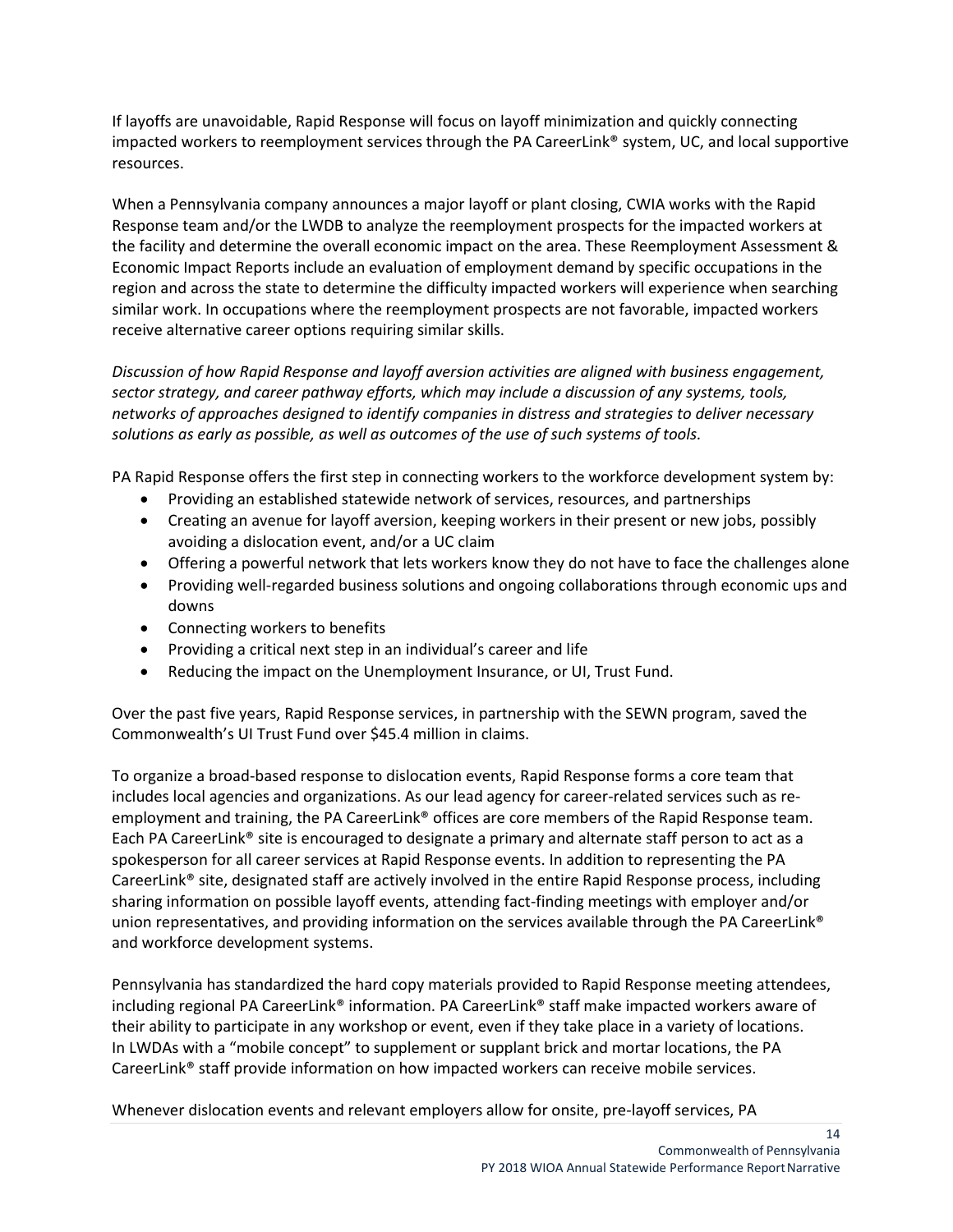CareerLink® staff are an integral partner in the Service Strategy Planning process using a data-driven approach based on the compilation of data from a Dislocated Worker Survey tool. Various PA CareerLink® staff members participate in the provision of on-site services, including employment and career-related workshops and seminars, and staff-assisted registration on CWDS. Including PA CareerLink® staff in pre-layoff services helps the staff in building a relationship of trust with impacted workers, increasing the likelihood they will use available career services.

For larger dislocation events, Rapid Response staff coordinate with one or more PA CareerLink® offices in the region to schedule post-layoff call-in events through a process known as CLEAR (CareerLink Enrollment, Assessment, and Re-employment). The CLEAR process follows a process like the IEA process for Trade Act eligible workers. The CLEAR process ensures follow-up contact with workers following their dislocation, and ensures appropriate resources are available to serve the impacted workers. During the scheduled appointment, impacted workers are registered in CWDS, discuss their interests and barriers to re-employment based on their responses on the Dislocated Worker Survey tool, complete an application or receive an appointment to become enrolled in the WIOA DW program, and/or receive an appointment for a basic educational assessment or other follow-up services.

Rapid Response serves as a gateway for employers, unions, and workers to access Trade benefits and information. The Trade Act provides DWs, who have been adversely affected by a company downsizing/closing as a result of foreign imports, with additional reemployment benefits. To increase outreach, Pennsylvania has joined the states of Oregon, Virginia, New Jersey, Connecticut, and Alaska to pilot new initiatives within the Trade Act program. Pennsylvania is working to increase opportunities for Trade-affected workers to access benefits, receive individualized re-employment services while in training, and have access to intensive job search assistance once a training program is completed. To accomplish this, L&I's Workforce Development Deputate is working with the Governor's Office to increase complement that will allow additional services to be provided to customers. The additional staff will help with:

- Increasing case management/coaching for customers throughout the Trade process.
- Filing Trade petitions on behalf of the employees/union/employer/state agency. Staff will be able to perform preliminary research on why a dislocation/closure occurred and facilitate the possible linkage with foreign imports.
- Expanding collaboration with training providers to ensure that Trade customers are successfully completing the training programs.
- Increasing the level of collaboration with ATO to link Trade customers with apprenticeship opportunities in the LWDA.
- Building stronger partnerships with the local Business Services Teams to "market" Trade customers to employers that need skilled workers.

This initiative started during the 4th quarter of 2019 and will be ongoing for the 2020 Calendar year.

### *Discussion of specific Types of services or workshops provided to both companies and affected workers.*

Rapid Response activities are triggered when L&I learns of a planned closure or layoff, either by receiving a notice as required under the WARN Act, through the media, or by information provided by community and business leaders. Services may also be offered when Pennsylvania experiences mass job dislocation as the result of a natural disaster. There is no charge to the employer or employee for these services, and they are provided regardless of the reason for the layoff or closing; however, employer participation is vital to the services' success.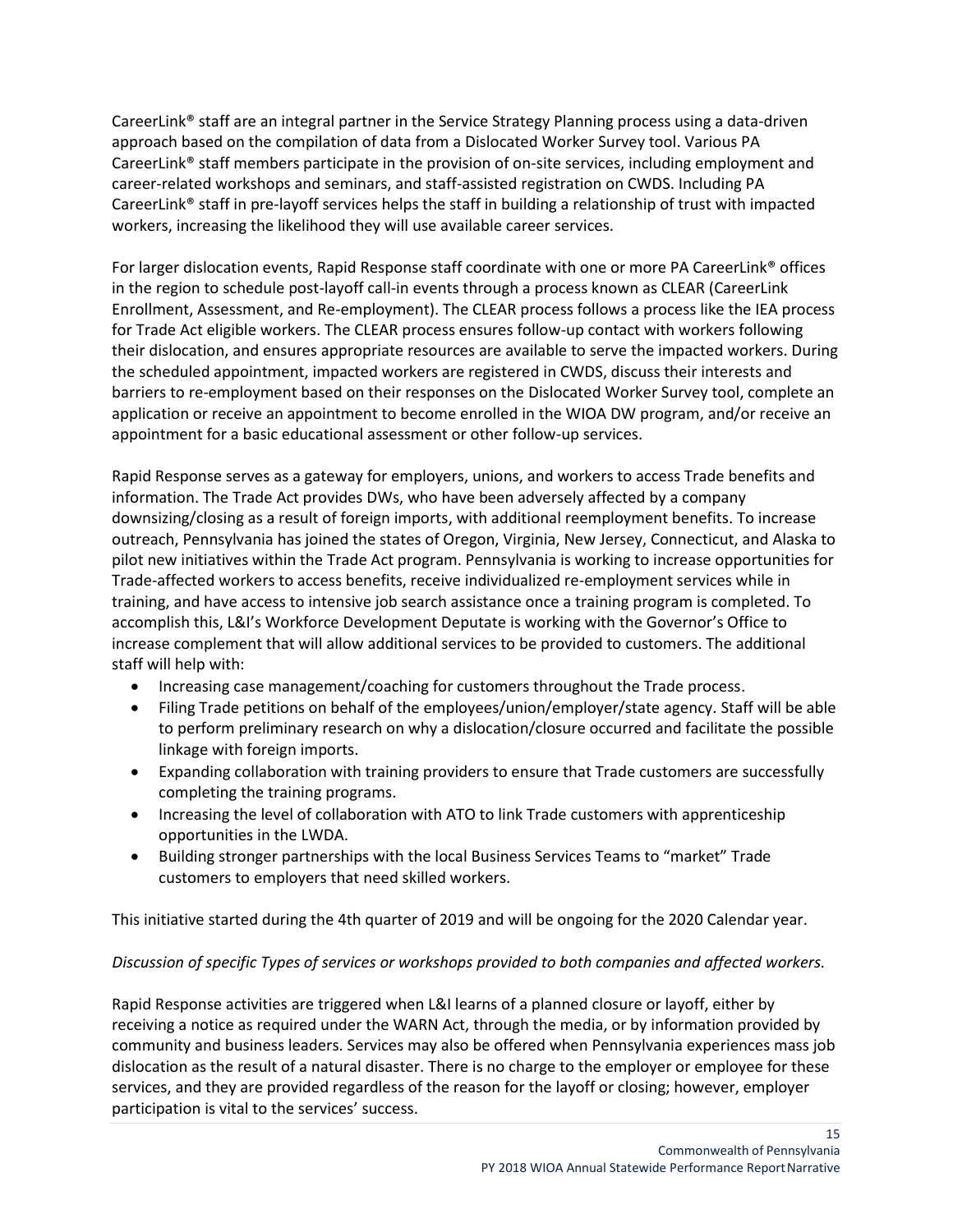Rapid Response Services, or RRS, initiates a fact-finding meeting to plan for coordination of services within 48 hours of receipt of notice. Contact is made with the employer and any union to develop a preliminary service strategy. Rapid Response information meetings are held either at the workplace or at a convenient site to provide workers with a wide range of information about benefits and services that are critical for a successful transition to new employment or training for a high priority occupation, or HPO. When possible, information meetings are held prior to the layoff date and on company time.

Rapid Response Services helps dislocated workers turn the challenge of a layoff into an opportunity by providing information about, and access to, the following services:

- Unemployment compensation
- Career counseling resume preparation and job-search assistance
- Education and training opportunities, including Trade Adjustment Assistance
- Locally available supportive services
- Referrals and information about English as a second language or Limited English Proficiency classes
- Referrals and information about Adult Basic Education and GED classes
- Referrals and information about services available through OVR
- DW transition teams
- Surviving a layoff, resume preparation, and interviewing skills workshops
- Information about the local labor market
- Information about retirement-plan benefits, Social Security and health-insurance options
- Services exclusively for veterans and adults with disabilities

When employers contact RRS, they can expect:

- A quick response to transition planning needs
- Confidentiality concerning business decisions
- Help throughout their entire business cycle
- Assistance with understanding government regulations
- Information about alternatives that may reduce or avoid layoffs
- For small- to medium-sized businesses, referral to agencies that can help in re-structuring to avoid layoffs or closing the business
- Higher productivity and worker morale and lower absenteeism during the layoff event due to reduced stress

Lastly, community involvement forms the basis for some of the most dynamic and effective transition services available. The benefits of RRS to the community include:

- Working with elected officials at the state and local levels
- Helping to save the local tax base by keeping workers employed
- Lessening adverse economic effects on other businesses within the community
- Responding to job and business loss when a natural disaster occurs
- Coordinating available resources by tapping into the community's service providers
- Reducing emotional and financial stress on the community by offering workshops for unemployed workers, and local affected supply-chain or vendor companies
- Coordinating support groups and transition teams for unemployed workers

Rapid Response Services staff will maintain a comprehensive set of partnerships to provide customers the services, resources, and benefits they are eligible for and need. To complement the current network of partnerships, RRS will continue outreach efforts to other entities such as local chapters of the Society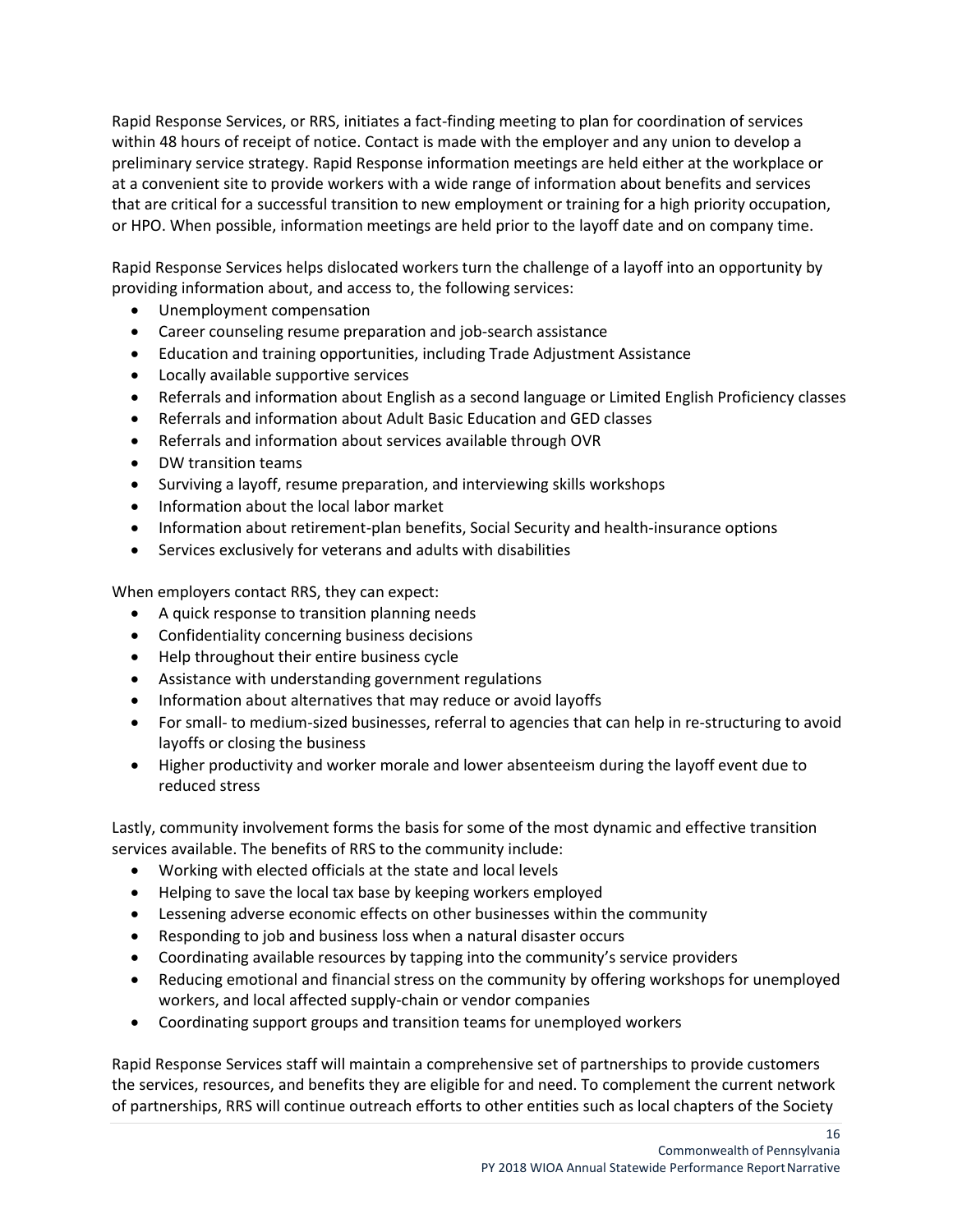for Human Resource Management, manufacturing associations, state and local economic development entities, chambers of commerce, Next Generation Industry Partnerships and sector-based associations and business groups. Central labor councils and area labor federations are increasing awareness of Rapid Response Services as a business-cycle service linking workforce and economic development.

# <span id="page-16-0"></span>**Wagner-Peyser Activities**

*Activities provided under the Wagner-Peyser Act Employment Services section 7(b) (e.g., services to groups with special needs or extra costs of exemplary models for delivering services.*

Not applicable.

# <span id="page-16-1"></span>**National Dislocated Worker Grants**

*Any National Dislocated Worker Grants (DWGs) awarded to or within the state and how those funds are coordinated with the state rapid response activities and dislocated workers programs, as well as how the DWGs fit in with the state co-enrollment policies and disaster/emergency management activities, as applicable.*

The Commonwealth is currently managing two National Dislocated Worker Grants, or NDWGs. These grants are provided through contract to the LWDBs so that targeted activities, occurring in the one-stop to reach individuals touched by the rapid response system, can be leveraged. Through this leveraging, the National Health Emergency, or NHE, Dislocated Worker Demonstration Grants to Address the Opioid Crisis has braided funding under WIOA to provide expanded access to individuals. The Trade and Economic Transition, or TET, NDWG specifically requires co-enrollment, as the Commonwealth has strategically designed this grant to only fund two allowable services (i.e., training and supportive services), whereas the remaining services must be provided with alternate workforce funding. Pennsylvania has seen significant utilization of braided services between use of WIOA formula funds and these grants. A summary of these opportunities is provided below:

### **Opioid Grant - Grant Period:** July 1, 2018 through June 30, 2020

Labor & Industry, in partnership with four targeted LWDBs, having some of the highest rates of related opioid and economic concerns, received a \$4,997,287 NHE Dislocated Worker Demonstration Grant to Address the Opioid Crisis. This grant is being utilized to provide career, training and supportive services in Pennsylvania communities impacted by the health and economic effects of widespread opioid use, addiction, and overdose. PA CareerLink® resources are being leveraged to support and help Pennsylvanians affected by this crisis, working with co-located state and local partners – including WIOA title I providers, Wagner- Peyser and labor exchange staff, and OVR – to support frontline professionals that address opioid abuse in communities.

Service strategies of the grant consist of three overarching initiatives among the four LWDBs:

- Integrate treatment and employment services
- Expand related medical and treatment services
- Educate and engage employers

Over 100 individuals directly and indirectly affected by the opioid crisis, have been provided services funded by the grant.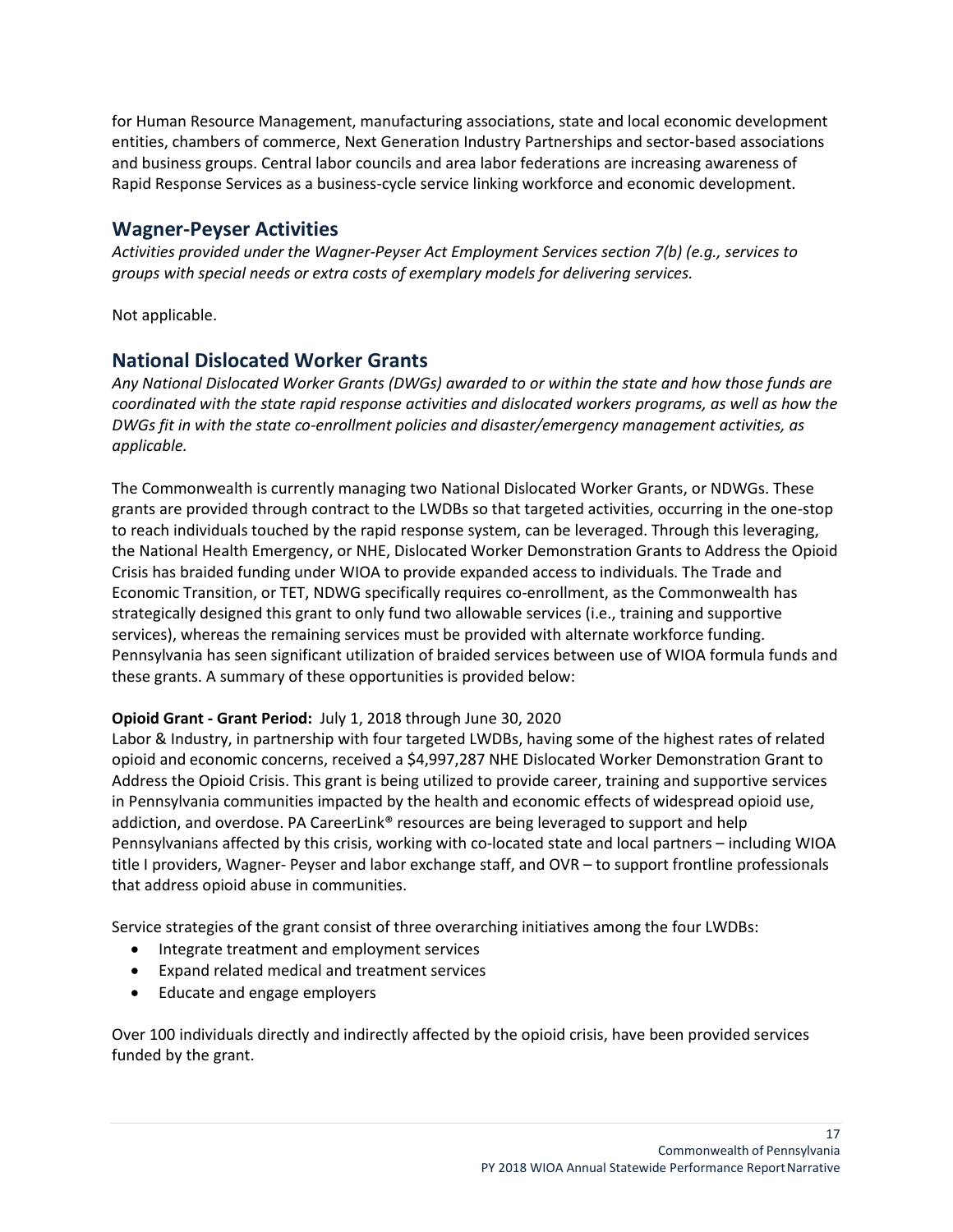**Trade Economic Transition Grant - Grant Period:** October 1, 2018 through September 30, 2020 Labor & Industry awarded 10 TET grants to 10 LWDBs across Pennsylvania to train dislocated workers in HPOs and provide comprehensive supportive services that are necessary, so that the participants are able to take the next steps toward a sustainable career. Currently, this grant is serving 125 participants, allowing them to develop new work-related skills that will benefit them as they continue training for a new career. A lower unemployment rate means that employers are hiring for more specialized skill jobs and this grant is a tool that can help to close the skill gap for local employers. The focus of this grant is to help increase the skill level of entry-level DWs to become competitive for growing high-demand employment opportunities.

# <span id="page-17-0"></span>**Technical Assistance Needs**

*Any technical assistance needs of the state workforce system.*

Pennsylvania has sent a team to the state of Oregon to observe their contingency of operations regarding their Trade programming. L&I staff will look at promising practices to determine the potential of replicating those within the state. This collaboration will also allow for conversations about what is working and what is not.

## <span id="page-17-1"></span>**Promising Practices, Lessons Learned, and Success Stories**

*Promising practices, lessons learned, and success stories that focus on serving employers, communities, and individuals with barriers to employment, including information based on the state's evaluation and related research projects. This discussion should cover a broad range of at-risk and priority populations served, including out-of-school youth, low-income adults, dislocated workers, individuals who are basic skills deficient, individuals with limited language proficiency, individuals with disabilities, veterans, the long-term unemployed, and any other individuals with barriers to employment or other populations the stat may wish to discuss.*

Pennsylvania has several examples of promising practices, lessons learned, and success stories to share, including:

### **Co-enrollment Cohort**

The Commonwealth's "Ideal Vision of Co-enrollment" was presented to USDOL and Maher & Maher consultants in May 2018, and subsequently approved. The next step was to operationalize coenrollment based on the cohort's cross-training plan. The plan is a five-pronged attack to address the following:

- 1. What do we want to do? What is the strategy?
- 2. How will we get there? Specific action steps?
- 3. How long will it take?
- 4. Who is responsible for what?
- 5. How will we know it's successful? How do we measure it?

The answers to these questions came through a series of brainstorming meetings with a team comprised of staff from L&I, PDE, and Penn State University, using funding sources, current policies and practices, and supporting resources. The team developed benchmarks and goals to measure its success. The first milestone was to present goals and ideas and gather feedback from partners in attendance at the Pennsylvania Workforce Development Association's WDB Symposium held in State College, PA in October 2019. That goal was achieved when 45 participants took part in a focus group. The group was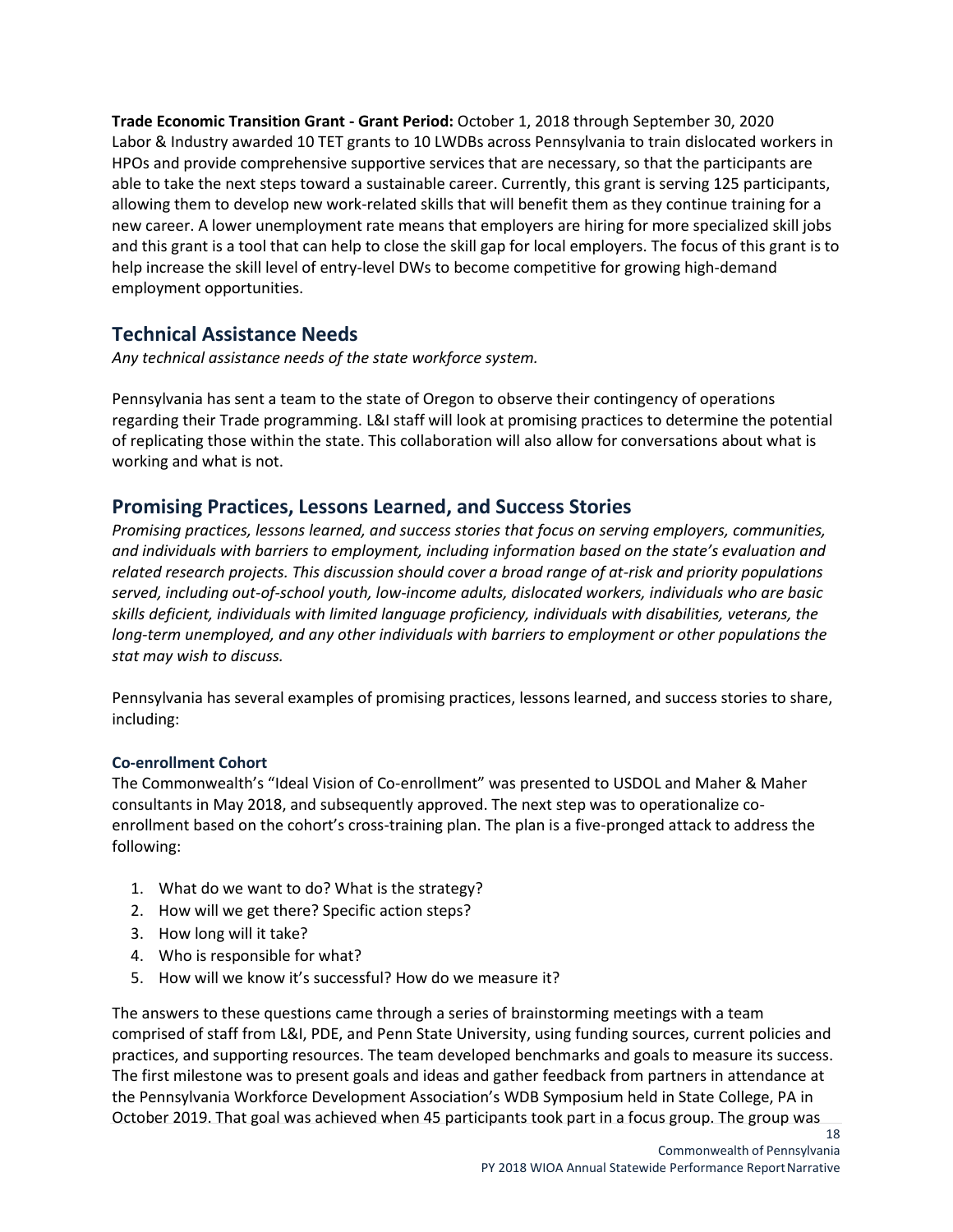split into two smaller groups for a facilitated discussion to describe what currently occurs for training and cross-training in PA CareerLink<sup>®</sup> offices and those of various partner agencies.

Common themes emerged revolving around descriptions of cross-training, content, identification of participants, sustainability, challenges, and benefits. The cohort then compiled all the data, from attendance, to comments, to a summary of all the themes. The next benchmark was a follow-up cohort team meeting to review all the material from the symposium, determine other agency representatives that should be involved, and gather a group of subject matter experts, in collaboration with L&I's BWPO Director, to assist with content development. The work of this cohort is continuing to progress.

#### **Serving Employers and Individuals with Disabilities**

WIOA places heightened emphasis on coordination and collaboration to ensure a streamlined service delivery system for customers, including those with disabilities. WIOA reinforces the principle that individuals with disabilities, including those with the most significant disabilities, can achieve high quality, competitive, and integrated employment when provided the necessary services and supports - real jobs with real pay.

The Office of Vocational Rehabilitation's mission is to assist Pennsylvanians with disabilities to secure and maintain employment and independence. In program year 2018, OVR worked with over 70,000 individuals and 6,000 employers, assisting over 7,490 people with disabilities in finding competitive, integrated employment. The Commonwealth Technical Institute, within OVR's Hiram G. Andrews Center, helps to prepare Pennsylvania's future workforce for high paying occupations through innovative initiatives, including the Welding Technology Program and the CVS Pharmacy Tech Program.

The Office of Vocational Rehabilitation routinely engages with employers and businesses to better understand their workforce needs to prepare individuals with disabilities with the industry skills, to best meet the demands required by businesses and employers, to be successful in competing in the global marketplace. OVR's Business Service staff are available to meet with an employer to listen and explore their organization's unique culture, learn about the services or products they produce, their employee skill needs, and how the leadership of that company or organization envisions their future workforce succession planning. This approach increases opportunities for OVR to promote the inclusion of individuals with disabilities' talent throughout all levels of an organization. Where possible, OVR will coordinate business outreach with LWDBs, PA CareerLink® sites, economic development partners, community rehabilitation agencies, DHS' Office of Developmental Programs, DHS' Office of Mental Health and Substance Abuse Services, DHS' Office of Long-Term Living, and other BWPO multi-employer workforce partnerships.

Since 2017, OVR has engaged in a successful initiative with DHS' Bureau of Juvenile Justice Services, or BJJS, to assist a population that has significant barriers to employment. A Memorandum of Understanding, or MOU, has been developed between OVR and BJJS. The MOU was established to provide pre-employment transition services to adjudicated students and youth placed in Pennsylvania Academic & Career/Technical Training, or PACTT, affiliate locations. The MOU was amended in July 2019 to also include dependent students and youth. OVR has collaborated with the PACTT affiliates to provide the five required pre-employment transition services to this vulnerable population to expose them to as many employment and post-secondary options as possible. OVR has provided group and individual services to these affiliates through pre-employment transition services provider agreements with the PACTT affiliate, OVR staff, or an outside provider. OVR has also collaborated with local community colleges to provide post-secondary educational opportunities to residential, community-based, and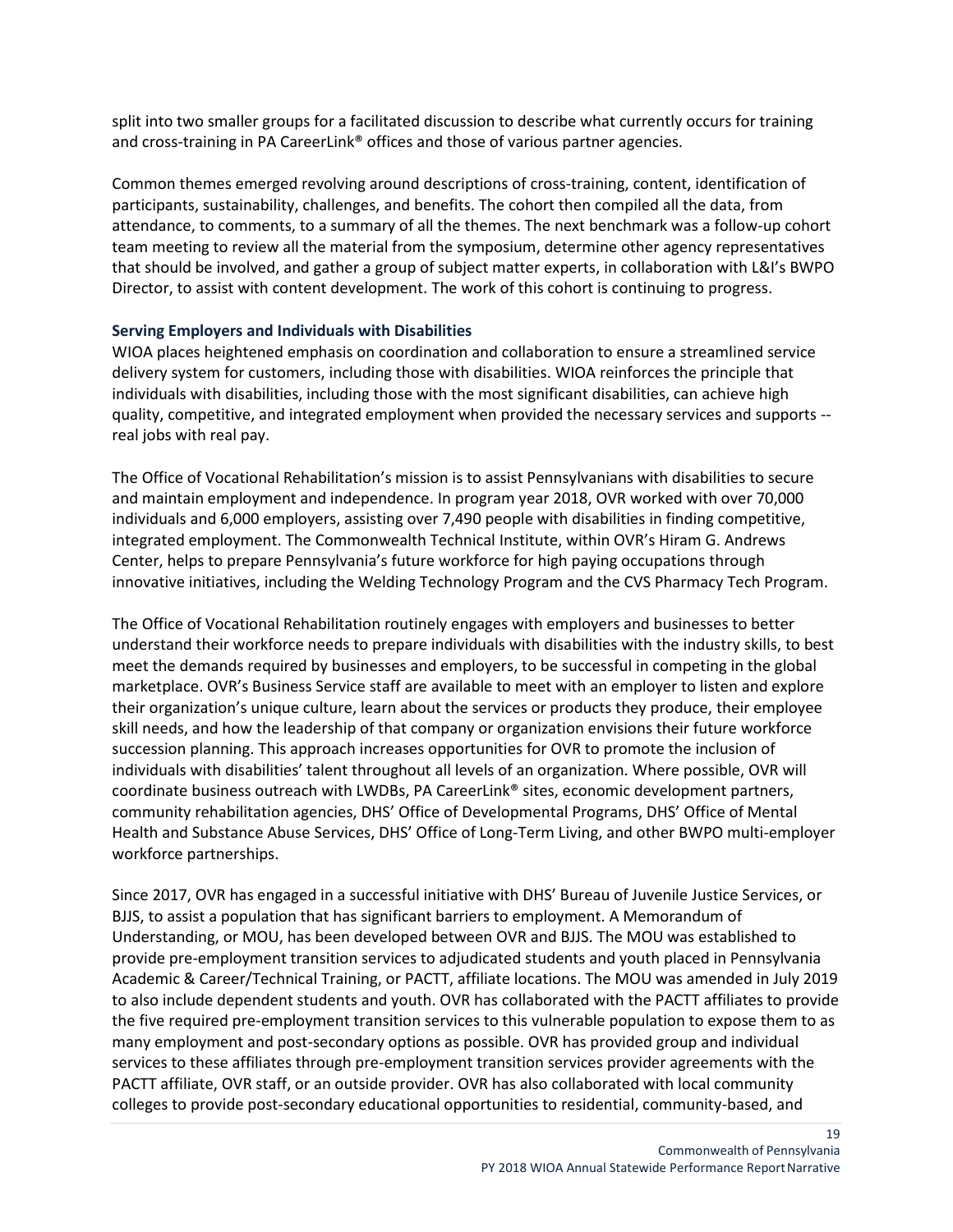secure facilities throughout the state.

The Office of Vocational Rehabilitation also once again partnered with the PA Office of Administration, or OA, Human Resources staff to develop a paid summer internship for college students. During the summer of 2019, OVR recruited and sponsored 23 college students for a 10-week paid summer internship program. With assistance from OA, the students were placed into agencies and positions that closely aligned with their college major and career interest. Each intern earned \$13.56 per hour, or approximately \$5,000 over the summer. In addition to working on various assignments and projects, the students participated in weekly group meetings that included guest speakers, informative sessions, and other activities designed to improve students' employability.

Lastly, OVR continues to actively participate in National Disability Employment Awareness Month, or NDEAM, activities. Observed each October, NDEAM is a nationwide campaign that raises awareness about disability employment issues and celebrates the many and varied contributions of American workers with disabilities. The 2019 NDEAM theme is "The Right Talent, Right Now." OVR District Offices have coordinated and participated in several NDEAM events with employers and jobseekers involving job fairs, Employment Expo's, Career and Transition Fairs, as well as providing specialty presentations to stakeholders to increase competitive integrated employment opportunities for individuals with disabilities.

### <span id="page-19-0"></span>**Adult Basic Education**

WIOA titles I and III staff and other workforce development partners continue to work with WIOA title II providers to support the needs of individuals who are basic skills deficient and English language learners, as needed at the local level. Examples include the co-enrollment of youth in WIOA title I Youth and title II Adult Basic Education services, and the use of local workforce dollars to support the training costs of integrated education and training activities provided by title II providers.

### **Teacher in the Workplace**

Labor & Industry, in partnership with PDE, awarded 59 Teacher in the Workplace, or TIW, grants to 18 LWDBs across Pennsylvania. The goal of the TIW grant is three-pronged:

- 1. to increase career and work-based learning experiences for learners to prepare them for postsecondary success
- 2. to meet the workforce needs of employers in the state
- 3. to build sustainable business partnerships for continual systemic alignment

The award totaled more than \$2.6 million. The LWDAs partnered with school districts, chambers of commerce and intermediate units in their area. Participants were able to visit various types of industries, where they received hands-on training in HPOs, which enables them to share their experiences with their students. This funding has provided over 1,800 educators, counselors and administrators, from elementary through high school, the opportunity to meet with their peers from different schools to share ideas and develop innovative curriculum that they can take back to their classrooms and incorporate into their lesson plans.

### **Business Education Partnerships**

The Department of Labor & Industry awarded 22 Business Education Partnership, or BEP, grants for program year 2018. The award totaled more than \$2.6 million. The BEP program allows school districts to collaborate with local business and LWDBs to educate students (the future workforce), parents and guardians regarding HPOs and career pathways. These programs are intended to help inform students,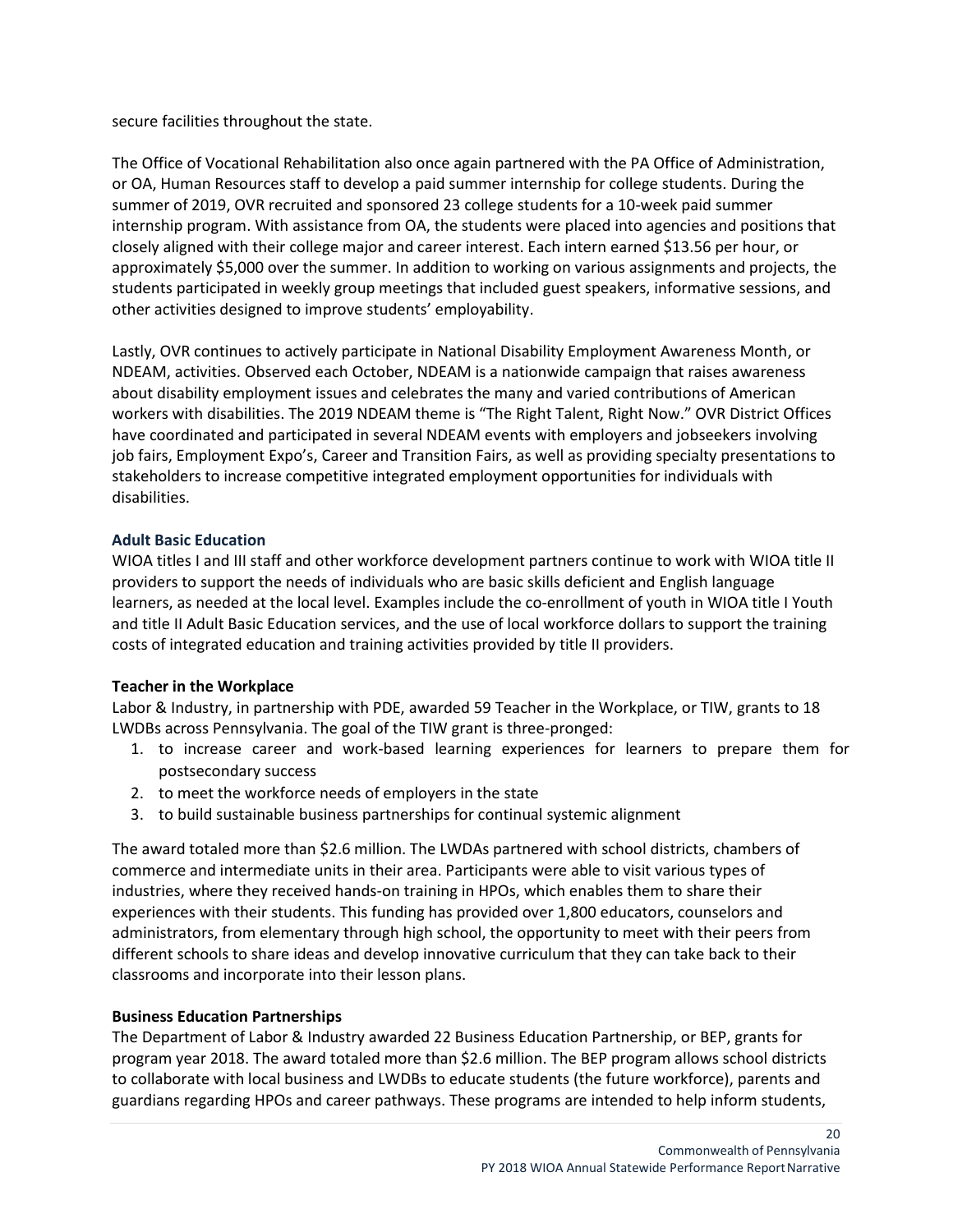parents, and guardians of the in-demand technical careers for students to more directly enter the workforce. The partnerships connect employers, parents, guardians and students to provide careerrelated experiences, exposure to different workplace opportunities and knowledge regarding opportunities in the state. This is achieved through opportunities including, but not limited to, internships, job shadowing, career mentoring, career awareness activities and tours.

### **State/Local Internship Program**

The 2019 State/Local Internship Program, or SLIP, which operated as a demonstration project for eight weeks during the summer, awarded \$3.5 million to the 22 LWDBs, placing more than 1,100 youth and young adults, ages 16 - 24, into internships at 657 worksites.

For more than 250 SLIP participants, this placement was their first job or work experience. SLIP youth included 298 high school students, 58 high school graduates, 485 college students, 29 college graduates, and 70 youth with only some college. Of the total program participants, 11 percent were hired either full-time or part-time following the conclusion of the program. Of those who did not enter directly into the workforce, 302 were returning to their high school studies, 522 were continuing to post-secondary education, 43 were continuing into an apprenticeship or training program, and four had plans to enter the military.

The 657 worksites belonged to a variety of industries, among them: healthcare, manufacturing, logistics/transportation, information technology, and business services. SLIP not only engaged with diverse industries but, in addition, provided 125 young women with the opportunity to experience working in positions considered to be non-traditional for a woman.

The impact that this program has had on businesses includes short-term ones, such as providing needed support to their existing employees on current projects, as well as long-term impacts, such as creating innovative changes to processes, saving the businesses time and money.

The goals that the SLIP participants wanted to accomplish from participation in this internship experience were many; however, they all had a common theme, obtaining the opportunity to explore, network, and obtain hands-on experience in fields related to their interests or studies. All interns stated that their goals were met and that this program surpassed their expectations.

#### <span id="page-20-0"></span>**Pennsylvania Outdoor Corps**

Labor & Industry with the Department of Conservation and Natural Resources, or DCNR, invested nearly \$2 million to support the Pennsylvania Outdoor Corps. Outdoor Corps offers full-time paid work experience, job training, and educational opportunities to young people through completing critical conservation projects, improving recreation infrastructures, enhancing habitats, and maintaining public lands. In addition to offering hands-on job skills, the program provides weekly learning opportunities in environmental education, career development, job readiness, resource management, and recreation skills. Crew members are given the opportunity to receive transferable certifications and trainings. They are also provided workforce preparation training through PA CareerLink® sites and OA to prepare their resumes and develop their interview skills. This program also offers the opportunity to build employability or soft skills, including collaboration, communication, creativity, critical thinking, and a sense of social responsibility. Youth crew members, ages 15-18, earned \$10.35 per hour, and Adult crew members, ages 18-25, earned \$10.55.

In program year 2018, the Outdoor Corps employed and trained approximately 252 participants,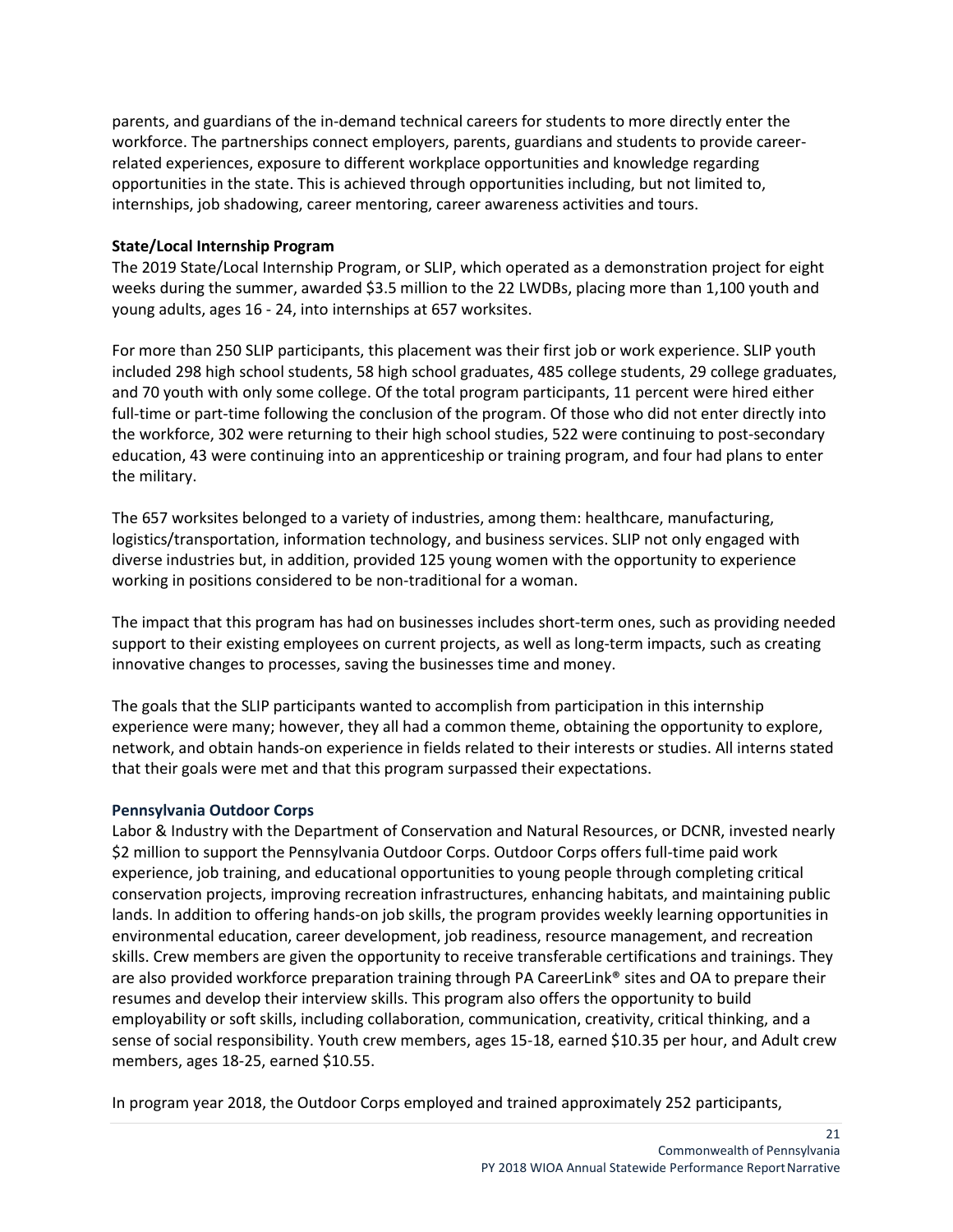improved and installed 3,662 structures, 266 acres of land, 32,693 feet of shoreline, 342 miles of trail and 6,203 plants. Crew members also supported the collection of 14,694 data points, most of which were during urban tree inventory projects. All this was completed with over 114,000 hours of service from the members and their crew leaders in the program. PA Outdoor Corps was built on the foundation of interagency collaboration to create a collective impact. State agencies, community partners, and local organizations have all worked in unity to provide projects, recruits, education, and funding to expand the Corps' reach and influence. Once 2019 crew member has already secured an administrative position at one of Pennsylvania's State Parks. Additionally, while it is too early to track the career trajectories of the 2018 participants, it is anticipated that those PA Outdoor Corps crew members and leaders will compose most of the January 2020 class of DCNR Park Manager trainees.

### **Youth Reentry**

The Department of Labor & Industry is in the process of awarding \$5 million in funding being made available through WIOA Governor's Reserved Funds. The goal of the grant includes engaging youth who were incarcerated or were subject to the justice system into a career pathway leading to postsecondary education, advanced training, and/or meaningful employment. Submissions have included the proposed expansion of youth reentry programs for young people, ages 18-24. Additionally, many of the proposal submissions have also featured close working relationships between local workforce development boards, PACTT affiliates, the PA CareerLink® system, county and/or state justice systems, community or faith-based organizations, foster care systems, the federal bonding program, career and technical education centers, Job Corps, and institutions of higher education.

### <span id="page-21-0"></span>**Workforce System Challenges**

*Any challenges the state workforce system faces, which may include policy, implementation, or other relevant challenge.*

Pennsylvania has identified two major challenges in the workforce system:

#### <span id="page-21-1"></span>**Partner Involvement in Costs Associated with the One-Stop System**

Pennsylvania enjoys a solid working relationship among the state agencies that are responsible for the required partner programs in the local service delivery system, which enhances the ability of LWDBs to engage the local partners who represent such partner programs. However, the Commonwealth finds it difficult to engage local grantees who receive federal grants to implement the programs. Some grantees do not see the need to contribute to the one-stop system because there is nothing in their guidance or grant agreements that compel them to contribute. Pennsylvania recommends that whenever these grants are awarded from respective federal agencies, a stipulation be added that grantees are required to engage with the local workforce system and contribute to the infrastructure and other costs.

#### <span id="page-21-2"></span>**Data Sharing Prohibitions**

Integration of services between programs and agencies, while one of the main tenets of WIOA, remains challenging at times due to state and federal laws that prohibit data sharing. Although strides have been made in this area, many staff and system resources are necessary to accomplish this goal.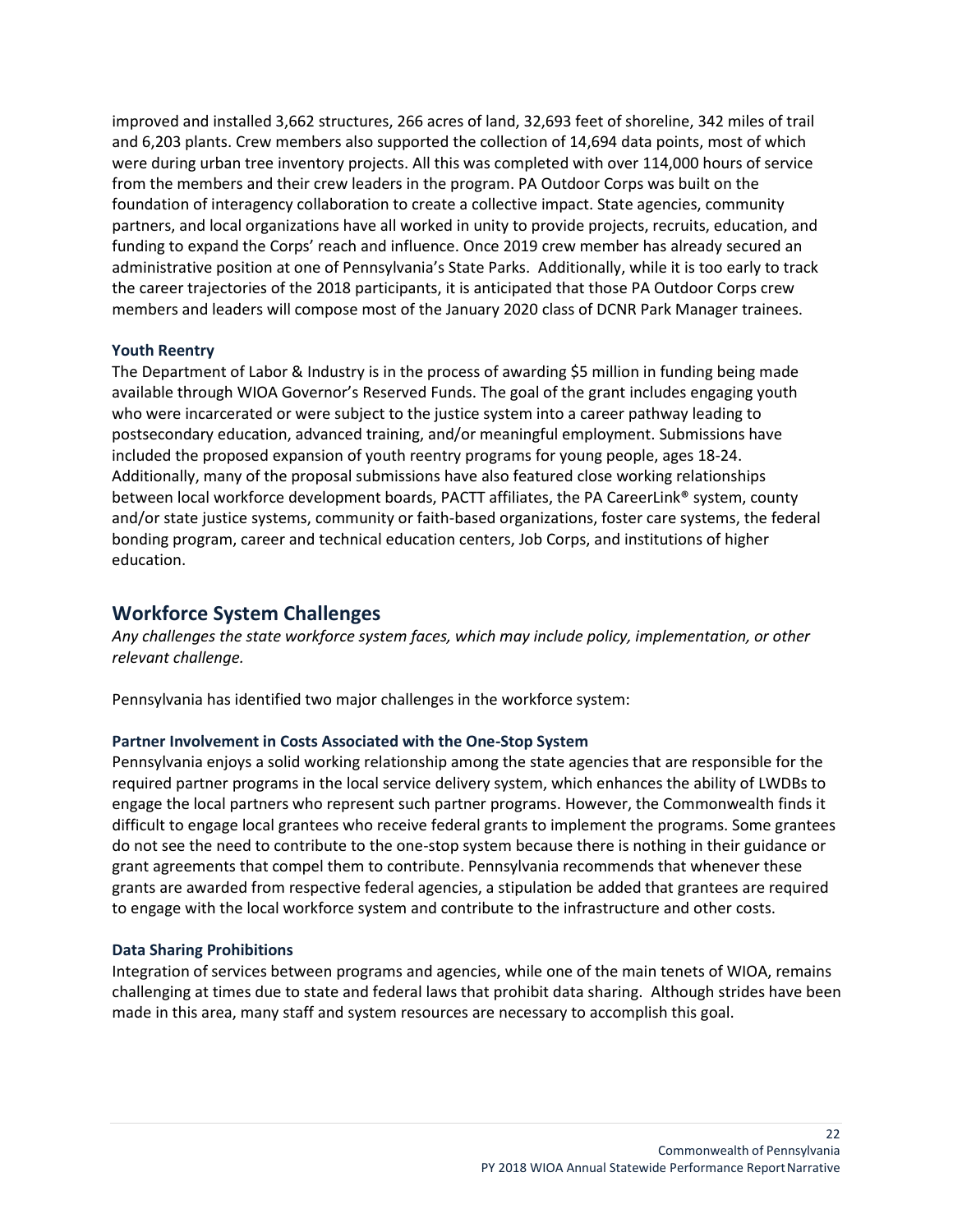# <span id="page-22-0"></span>**Pay-for-Performance**

*Any strategies/policies relating to Pay-for-Performance contracting, which may include examples from local areas.*

Pennsylvania does not currently have any local Pay-for-Performance contracting models to highlight. However, the Philadelphia Workforce Development Board is piloting an innovative "Pay for Success," or PFS, contracting model in the Philadelphia region.

This is a unique local collaboration between the public sector, Philadelphia Works, and a leading private sector employer, Comcast, to invest in the local workforce. The pilot will target up to 75 new workers over a three-year period.

During this three-year project, if the workers are determined to have had a positive outcome for the employer, as a result of the training, the employer will cover a portion of the training costs. The employer payments will be determined by the value of the outcome to the employer. Employer payments will be deposited into a dedicated fund to support similar trainings using the same pay-forsuccess model.

If successful, this model could be replicated across the state. It minimizes the initial risk and costs to the employer and incentivizes the workforce system to ensure that workers are well-equipped to meet the training and skill needs of participating employers.

Working group meetings are on-going to operationalize the PFS model in Philadelphia. With the Eligible Partnership (Social Finance and Sorenson Impact), the in-demand skills needed for business-to-business sales positions within Comcast have been finalized. Philadelphia Works is in the process of coordinating the Master Service Agreement and Statement of Work with Comcast, as well as finalizing a Request for Proposals to procure a training provider. The program is anticipated to launch in early 2020.